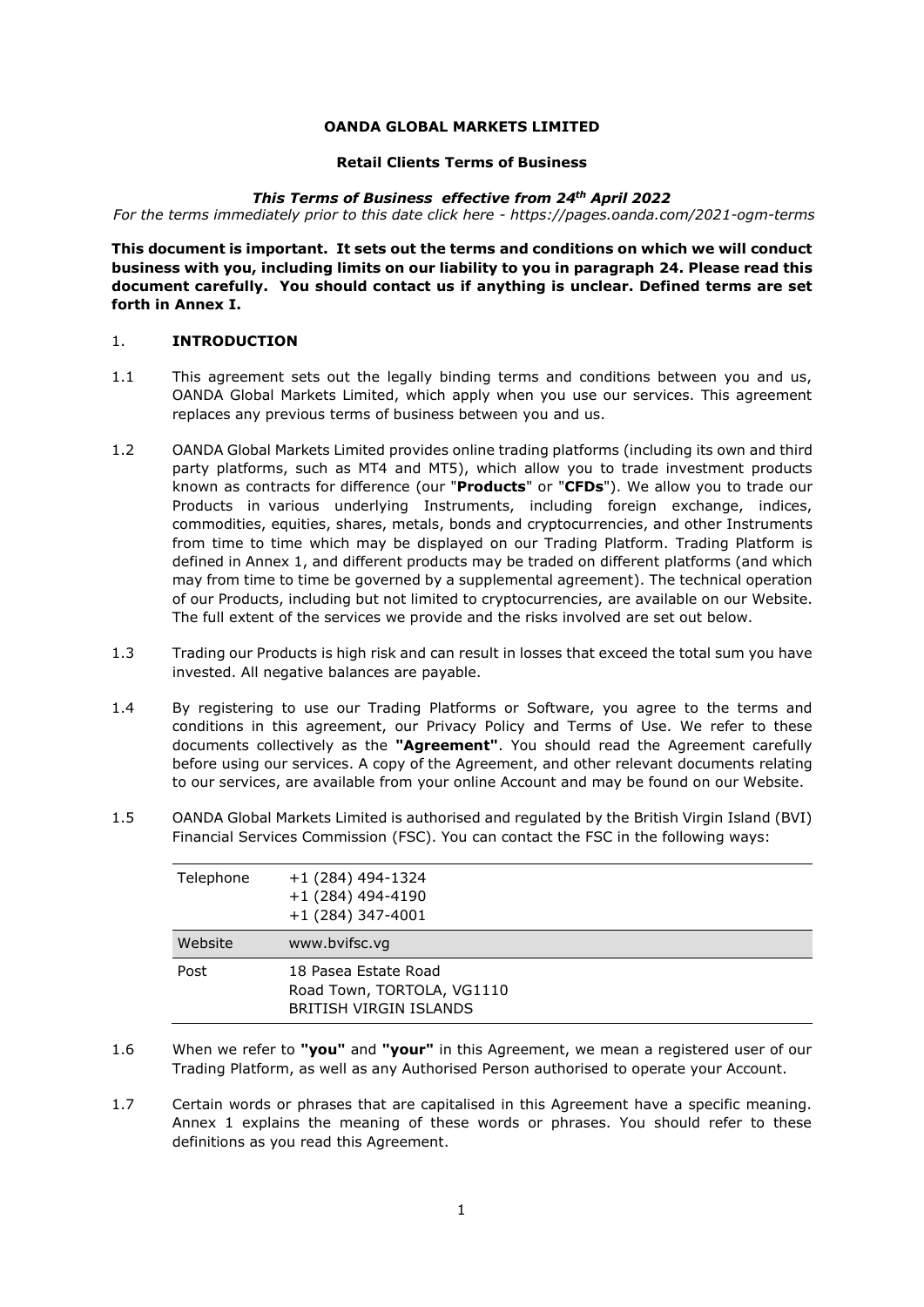### <span id="page-1-0"></span>2. **WHO WE ARE AND HOW YOU CAN CONTACT US**

- 2.1 OANDA Global Markets Limited is a private limited company registered in the British Virgin Islands (company registration number 2026433). Our registered address is: MCS BVI, Kingston Chambers, PO Box 173, Road Town, Tortola, British Virgin Islands. We refer to OANDA Global Markets Limited in this Agreement as **"OANDA"**, **"We"**, **"Our"** and **"Us"**.
- 2.2 You can contact us in the following ways:

Telephone + 1 855 257 7413

| Our telephone lines are open during regular business hours on Business<br>Davs. |
|---------------------------------------------------------------------------------|
| frontdesk@oanda.com                                                             |
| OANDA Clabal Marketa Limited                                                    |

| Post | <b>OANDA Global Markets Limited</b>        |  |
|------|--------------------------------------------|--|
|      | MCS BVI, Kingston Chambers                 |  |
|      | PO Box 173                                 |  |
|      | Road Town, Tortola, British Virgin Islands |  |
|      |                                            |  |

## 3. **COMMUNICATING WITH YOU**

Email

- 3.1 We may communicate with you by telephone, letter, email, text message, social media messaging applications or by posting a message on the Trading Platform. We will use the contact details you gave us when you opened your Account or such other contact details as you may subsequently notify to us.
- 3.2 We will send all notices and statements relating to your Account to you by email and/or by posting them on the Trading Platform, unless you request otherwise and we agree to such request.
- 3.3 You agree that all Transactions will be entered into electronically and that such Transactions will be binding on you in accordance with this Agreement.

#### 4. **THE SERVICES WE PROVIDE**

- 4.1 We provide you with the ability to trade our Products through our Trading Platform.
- 4.2 We allow you to trade using leverage, which can magnify your profits but also your losses. You can find out more about the risks associated with trading on leverage in paragraph [6,](#page-2-0) and on our Website.
- 4.3 We will act as either principal or your agent when entering into Transactions. This meansyou are either entering into contracts directly with us to buy and sell financial instruments or we are entering into contracts with another person on your behalf.
- 4.4 You will enter into all Transactions with us on an **execution only basis**. An **"execution only basis"** means you will be solely responsible for all investment decisions and actions on your Account. You must therefore rely on your own judgment in respect of all dealings relating to your Account. This includes, but is not limited to, opening, closing, or not opening or closing, a Transaction.
- 4.5 When you enter into a Transaction with us, you are trading a derivative contract. A derivative is a contract which derives its price from an underlying asset. This underlying asset could (for example) be a share in a company, a commodity such as gold or the change in the exchange rate of currencies. You are therefore trading on potential price movements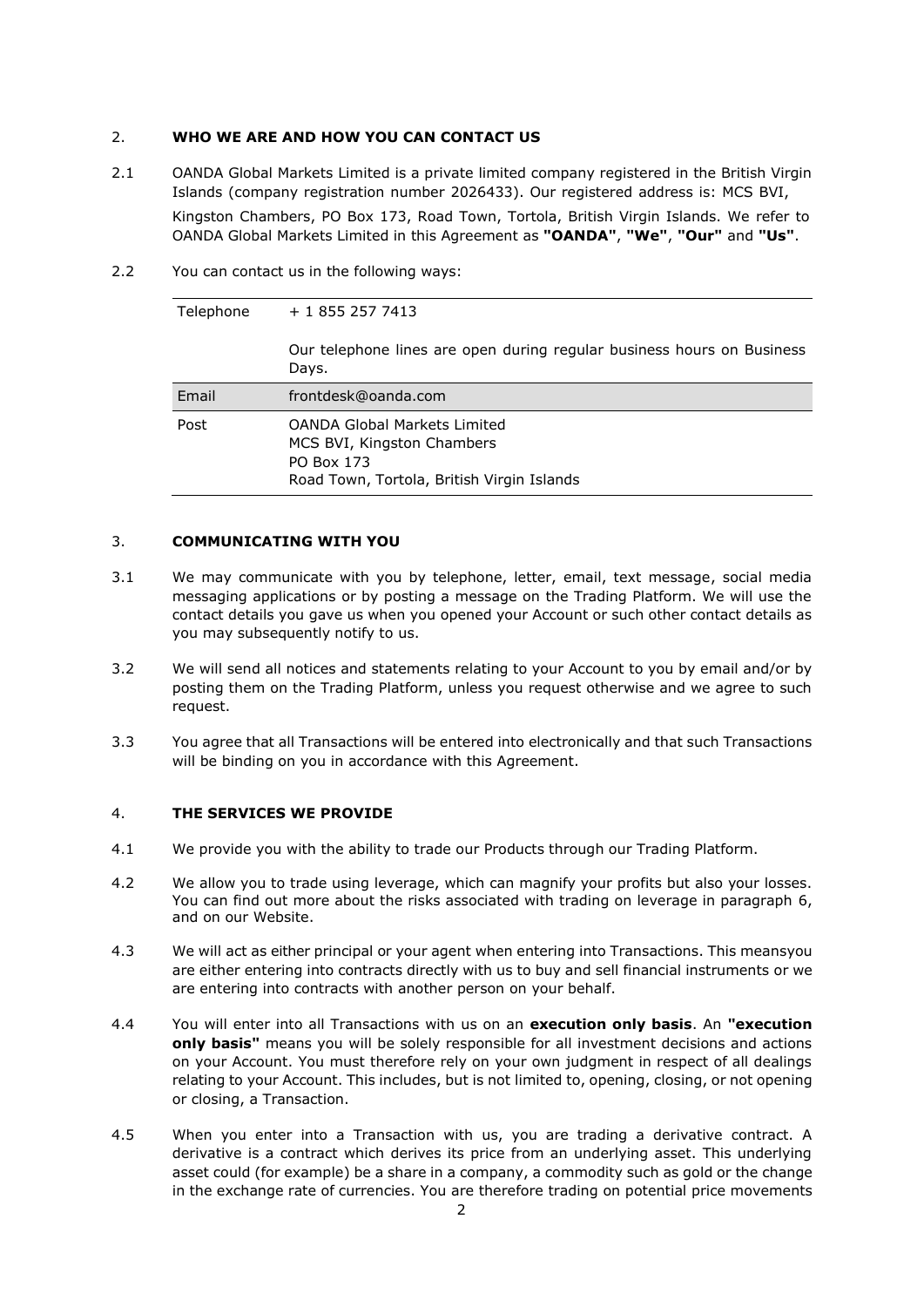in the underlying asset. However, you will not have any interest in, or be entitled to, delivery of the underlying asset and, with respect to share CFDs, you will have no voting right, title or interest in any underlying asset or entitlement or right to acquire, receive, hold, vote, deliver, dispose of or participate directly in any corporate action of any underlying asset.

- 4.6 It is your responsibility to ensure that you are aware of all the rules governing a particular Transaction before you open it. In this regard, you should ensure that you familiarise yourself with the information on our Website, and the information that is disclosed about the instrument that you wish to trade on the trading platform immediately prior to providing your trading instructions.
- 4.7 In the event of a conflict between the terms of this Agreement and any other document, the terms in this Agreement shall prevail.

## 5. **WE DO NOT PROVIDE ADVICE AND ARE NOT AN INVESTMENT EXCHANGE**

- 5.1 We will not make personal recommendations to you or give you any advice or recommendations including, for the avoidance of doubt, any tax related advice. Therefore, any information or explanation we may provide as to the terms of a Transaction or its performance characteristics will not amount to advice.
- 5.2 It is your responsibility to evaluate each Transaction and ensure that it meets your requirements and investment preferences.
- 5.3 Our Trading Platform is not an Exchange or a market. This means you can only enter into Transactions with us on the Trading Platform and all Transactions opened on our Trading Platform must be closed on our Trading Platform, and cannot be closed with any other entity. Accordingly, we are responsible for the prices quoted on the Trading Platform.

### <span id="page-2-0"></span>6. **WHAT ARE THE KEY RISKS OF USING OUR SERVICES?**

- 6.1 Trading our Products carries a higher degree of risk than ordinary share or foreign exchange dealing and will not be appropriate for everyone.
- 6.2 Trading using leverage can result in losses. Trading with leverage magnifies your gains and losses, and so small price changes in the underlying asset can result in large losses or gains.
- 6.3 Leverage is a form of borrowing. Trading using leverage allows you to trade without paying or depositing the full value of your Position in advance. We take a form of security (or deposit) against any losses you may incur when you trade using leverage. This is known as Margin (see paragraph 9).
- 6.4 We set the prescribed limits on the amount of leverage that a client may be exposed to on our Products. The leverage levels available to clients are available on our Website.
- 6.5 We set leverage levels and thereby the amount of Margin required to both open and maintain Positions, and can make alterations for any reason. There may be occasions where it is not possible to provide you with any advance notice due to underlying market conditions.
- 6.6 The value of your investments may go up or down.
- 6.7 Past performance is not a guide to future performance.
- 6.8 We may perform a Margin Closeout if the markets move against you, and/or to comply with Applicable Law, as detailed further in paragraph 9. A Margin Closeout will result in us closing some or all of your Open Positions. This would realise any losses or gains on your Open Positions. We do not need to give you advance notice or time to respond to a Margin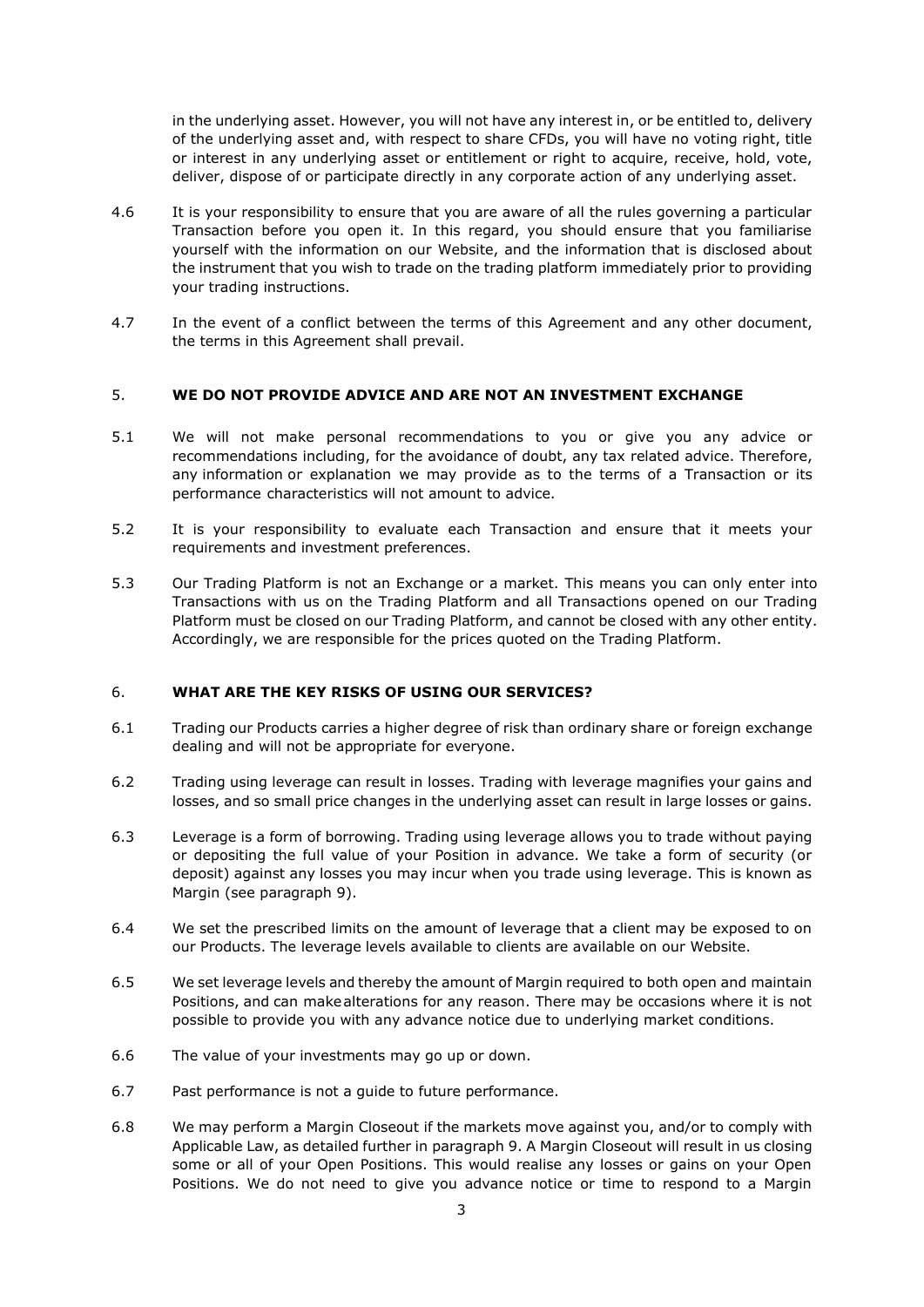Closeout. This is detailed further in paragraph [9](#page-5-0) below. We may also close any or all of your Open Positions if you exceed the limits applicable to your Account, including any trading account. This is detailed further in paragraph 10.11 below.

- 6.9 Trading our Products does not give you any right to the underlying Instrument of the Transaction. Our Products represent a notional value only.
- 6.10 The spread we offer is not fixed. This means the prices and spreads we offer may vary at any time. Our spreads are discussed in more detail in paragraph 10 below.
- 6.11 You should ensure you fully understand the risks involved before using our services and take appropriate investment, financial, legal, tax and other necessary professional, independent advice.
- 6.12 You will be responsible for the payment of all negative balances.

## 7. **CONFLICTS OF INTEREST**

- 7.1 We are required to act in your best interests when providing our services, but there may be instances where your interests conflict with ours or those of another customer of ours. For example, we or people connected to us (such as our group companies):
	- (a) may enter into Transactions with you in which we or people connected to us have a material interest;
	- (b) may execute hedging Transactions before or after entering into a Transaction with you to manage our risk in relation to the Transaction, which may impact the price you pay or receive for such Transaction, and we will retain any profits generated by such hedging; and
	- (c) may enter into arrangements with third parties to or from whom we make or receive payments based on your trading activity.
- 7.2 Further, you trade against us (and no third parties) and we are responsible for setting the underlying prices. This could give rise to conflicts which we manage through our internal controls and policies.
- 7.3 We are not under any obligation to account to you for any profit, commission or remuneration we receive from such activities, other than as and if required by Applicable Law.
- 7.4 We will not disclose any conflict of interest to you provided we have managed such conflicts. If we cannot manage the conflict sufficiently, we will notify you of the conflict and the steps we have taken to mitigate the risk arising from such conflict so you can decide how to proceed.
- 7.5 You consent to us dealing with you despite your awareness of these possible conflicts.

### 8. **OPENING AN ACCOUNT**

- 8.1 If we open an Account for you, it will initially comprise of a landing account (also known as a wallet) and a trading account which will automatically be created when you make your first deposit.
- 8.2 You may then:-
	- (a) open multiple landing accounts (on which trades cannot be placed) denominated in different currencies, only one per available currency, that you wish to deposit or withdraw funds in; and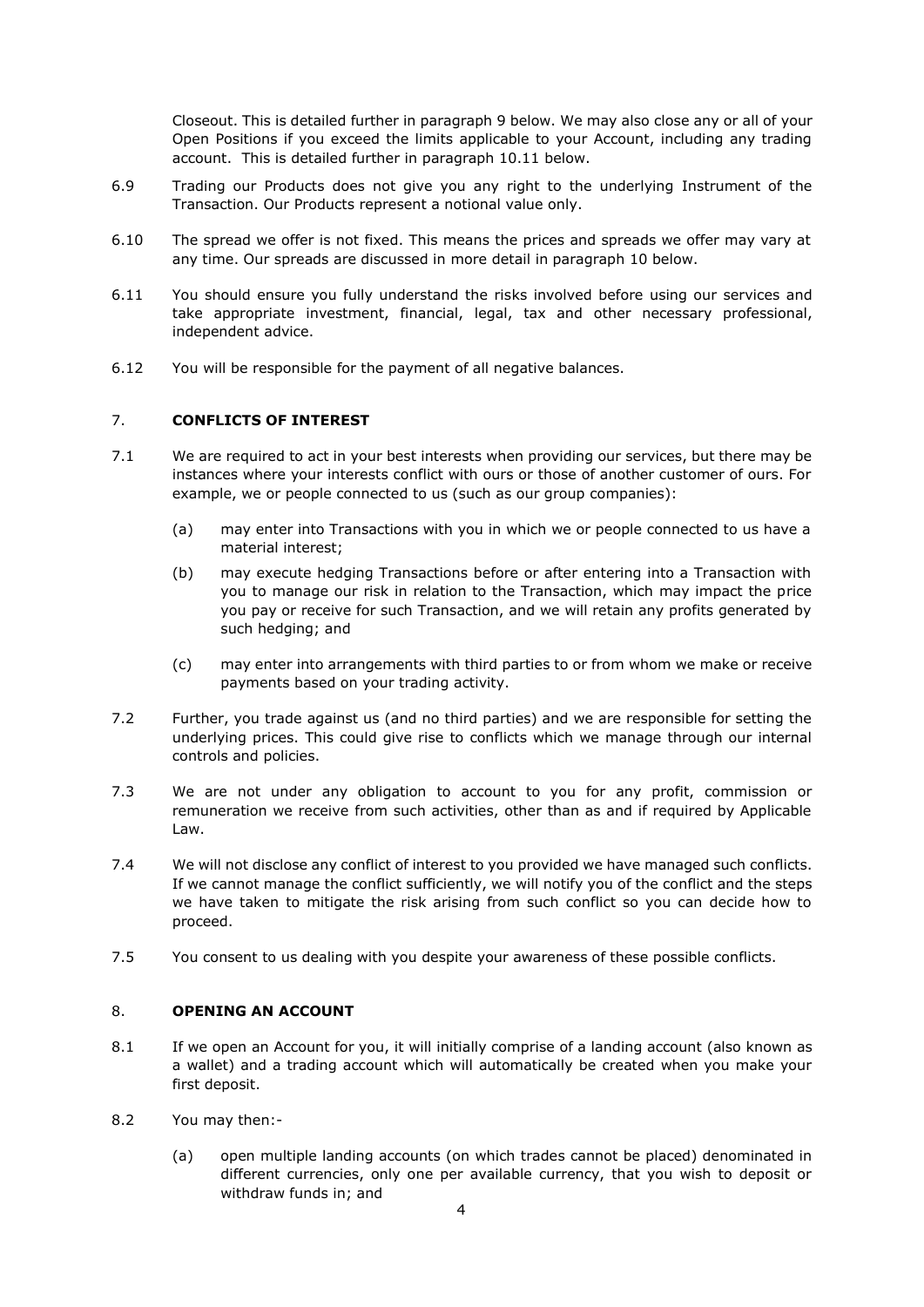- (b) open multiple trading accounts, denominated in different or the same currencies, or perhaps linked to different technologies offered through our Trading Platform. We may limit the types and number of trading accounts that you can open at our discretion.
- 8.3 Your Account comprises of all your landing accounts and trading accounts.
- 8.4 You are only permitted to have one Account relationship with us. If we reasonably suspect you have more than one Account relationship, including by having multiple Connected Accounts, then we may close one of those Accounts and their associated landing and trading accounts without notice.
- 8.5 Additionally, funds may be deposited direct to a trading account, however, withdrawals can only be made from a landing account to ensure that they are unencumbered funds.
- 8.6 We will treat each trading account separately so your Positions will not be netted across all your trading accounts; except for purposes of imposing and monitoring the limits set forth in paragraph 10.11, below.
- 8.7 We retain a right of set off between balances held on landing and trading accounts, in the event of a negative balance on one or more trading account.
- 8.8 You need to provide us with certain information about yourself before we can open an Account for you. This will include details of your personal and financial circumstances. We refer to this information as **"Registration Data"**.
- 8.9 The Registration Data you provide to us must be complete, accurate and not misleading. We will rely on the Registration Data you provide to us unless we are aware that such information is manifestly out of date, inaccurate, misleading or incomplete.
- 8.10 You must notify us of any material changes to the Registration Data. We may ask you to update or confirm the Registration Data you previously provided to us from time to time. We may terminate this Agreement or suspend your Account if you fail to provide such information to us or if we believe that such information is not accurate. We will only take such steps if it is reasonable to do so.
- 8.11 From time to time, we may add to, modify or remove certain Account or landing or trading account types or the functionally of such accounts. This may result in changes to your Account, and/or landing accounts and/or trading accounts. We will try to minimise disruption to you if we do this. We will give you prior written notice where we believe our actions may result in detriment to you.
- 8.12 We may carry out credit and other checks (including but not limited to verification of identity, fraud prevention checks and checks into your current and past investment activities) from time to time as we deem appropriate. Your Registration Data or other information may be used in the prevention of money laundering as well as for the management of your Account. You authorise us to use your Registration Data and other information in this way. We will use your data in accordance with our Privacy Policy, which is available on our Website, and outlined in paragraph 28.
- 8.13 In electronically submitting the Account application form you are authorising us to make such searches as we see fit to certify that the information that you have supplied is complete and accurate. Such searches will include, but may not be restricted to, information from the electoral register and credit reference agencies. We may undertake searches with credit reference agencies, such as but not limited to: Equifax, Experian and GB Group for the purposes of verifying your identity. To do so the credit reference agency may check the details you supply against any particulars on any database (public or otherwise) to which they have access.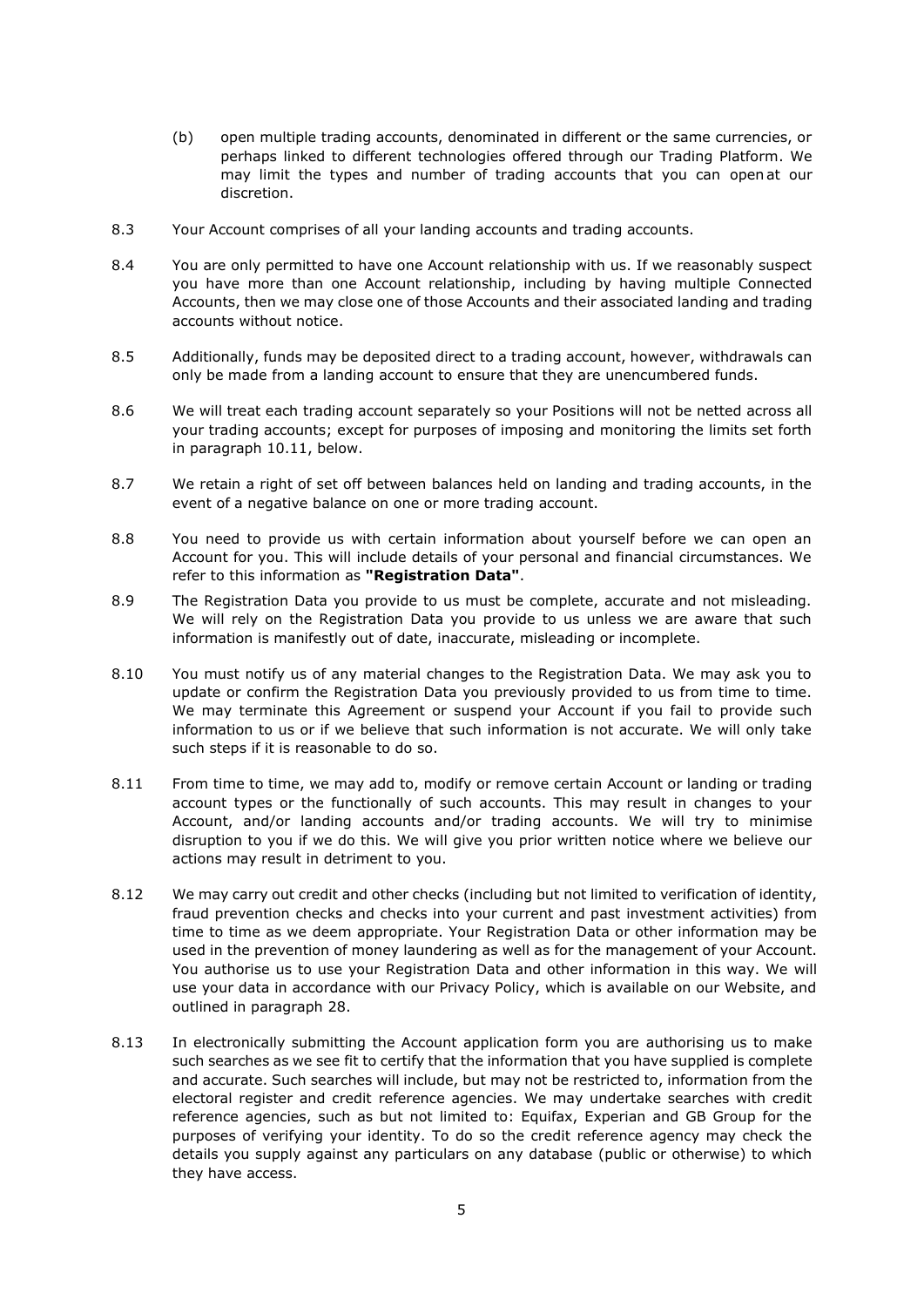- 8.14 We may refuse to open an Account for you for any reason. We are under no obligation to tell you why we have refused your application.
- 8.15 If you act in connection with or on behalf of someone else, whether or not you identify that person to us, we will not accept that person as an indirect customer of ours and we will not owe any obligation or duty to them unless otherwise specifically agreed in writing. Failure to inform us that another person (other than an Authorised Person) is operating your Account may result in us terminating this Agreement, suspending your Account and/or closing any open Transactions you may have with us.

### <span id="page-5-0"></span>9. **MARGIN AND DEPOSIT REQUIREMENTS**

- 9.1 For each Transaction, we require you to have certain funds (which includes any bonuses and trading credits) available on your trading account, this is known as Margin. Margin protects us against negative price movements, which can result in you having trading losses on your Open Positions and can lead to you owing us money if any of your Open Positions were closed. Margin protects us in case you are not able to pay any money you owe us when Transactions are closed out.
- 9.2 When you enter into a Transaction, we require you to have sufficient funds (which includes any bonuses and trading credits) available to cover Margin in relation to the Positions to be opened on your trading account. We set the amount of Margin needed for clients, and can alter it for any reason. We apply different margin rates for different sizes of Positions, ie: tiered margin. Margin rates for different Instruments are available on our Website.
- 9.3 In order to keep a Position open, you are required to maintain a minimum amount of money (which includes any bonuses and trading credits) in your trading account, this is known as the **"Margin Requirement"**.
- 9.4 You must maintain sufficient funds (which includes any bonuses and trading credits) in your trading account at all times to meet the Margin Requirement on your Open Position(s). We may close any Open Position(s) on your account when the funds on your account (including all unrealised losses and profits as well as any bonuses and trading credit(s)) falls to or below 50% of the Margin needed to place the Transactions.
- 9.5 We may require you to deposit additional funds at short notice to ensure that your Margin Requirement is met to maintain your Open Position(s). This is known as a **"Margin Call"**. We are not obliged to make a Margin Call in any circumstances. If we do not make a Margin Call, we reserve the right but not the obligation, to close Open Positions. If we do not make a Margin Call and allow you to continue to trade or to keep your Open Positions open, you may incur further losses. In these circumstances we will not be responsible for such losses.
- 9.6 If we make a Margin Call, the only actions you will be able to take on your trading account are:
	- (a) Depositing or transferring further funds to meet the Margin Requirement; or
	- (b) either closing Positions or reducing the size of your Positions to reduce the Margin Requirement.
- 9.7 We may use any money we hold on your behalf, or close out some or all of your Open Positions starting with the largest Position held on an openmarket, in order to meet a Margin Call. We will not be responsible for any actions or inaction on our part in relation to a Margin Call where we act in accordance with this Agreement, including where we do not notify you that you are on a Margin Call. It is your responsibility, at all times, to monitor your Open Position(s) and to ensure that you have sufficient funds (which includes any bonuses and trading credits) on your trading account to cover the Margin Requirement.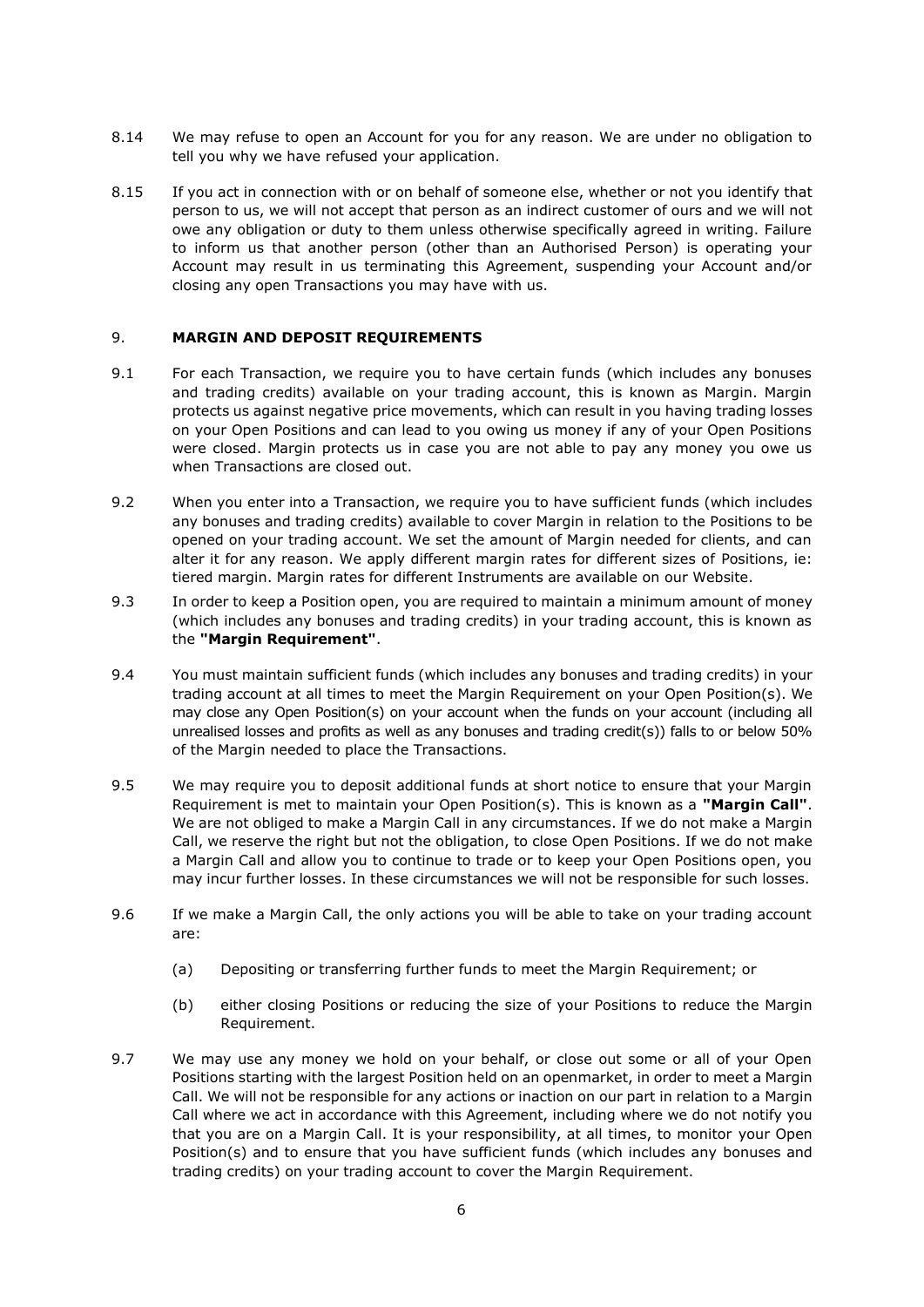- 9.8 We will close out one or more of your Open Positions when you do not have sufficient funds (which includes any bonuses and trading credits) available on your trading account to cover the Margin Requirement, ie: the available funds fall to below 50% of the Margin needed to open the Positions. Where we do this, we will close your Open Positions at the current market price and this may result in you incurring a loss on the Transaction(s). You will be responsible for any losses you incur as a result.
- 9.9 Where any loss or profit is in a currency other than your trading account's Base Currency, we will convert such loss or profit into your trading account's Base Currency at our prevailing currency exchange rate at the time that we close out such a Transaction. You acknowledge and agree to bear any exchange rate risk or other market movements that may result from such and/or the exercise by us of our rights under this Agreement.

## 10. **ENTERING INTO TRANSACTIONS ON THE TRADING PLATFORM**

- 10.1 You must access our Trading Platform using your Access Code, which is the password emailed on the successful completion of the Account opening process, or when you requested to change your password, and your account number.
- 10.2 You may enter into a Transaction at any time during Trading Hours. If you place an Order outside Trading Hours, we may not be able to execute the Order at the specified price if the market is not trading at the price you specified once Trading Hours commence.
- 10.3 You enter into a new Transaction by opening a new Position or closing all or part of an existing Position.
- 10.4 For each Position, you will choose whether to buy or sell (this is also known as going "long" (buy) or "short" (sell)). We quote both a buy and sell price for each I nstrument. The difference between these prices is known as the spread. The spread we offer can vary at any time and may be different when you open and close a Position. The spread widens and narrows based on changes in the underlying market. This is known as a dynamic spread.
- 10.5 For each Transaction you enter into, you make us an offer to enter into a Transaction (either to open or to close a Position) at the price available on the Trading Platform when we execute your Transaction.
- 10.6 The price we quote on the Trading Platform may move rapidly due to changing market conditions. As such, the quote at which you offered to enter into the Transaction may not remain valid by the time we execute the Transaction. You agree that we may still execute your Order at a different price to that quoted on our Trading Platform when you offered to enter into the Transaction. There is no restriction to the extent that you could benefit from such price movement or the extent to which you could suffer from such price movement.
- 10.7 We are under no obligation to accept your offer to enter into any Transaction.
- 10.8 You will have opened or closed a Position when we have accepted your offer, and when opening a Position you have sufficient funds (which includes any bonuses and trading credits) on your trading account to cover the Margin needed to open the Position (see paragraph [9\)](#page-5-0).
- 10.9 You must place all Transactions through the Trading Platform. If any other person (other than an Authorised Person) performs actions in relation to your Account, we may take any action we deem necessary (including to comply with Applicable Law). This may involve terminating the Agreement, suspending your Account and/or closing or reversing Transactions.
- 10.10 We will not accept any form of written offer to open or close a Transaction, including offers sent by fax, email or text message, or offers made by telephone, unless we have expressly stated in writing via an emergency notification.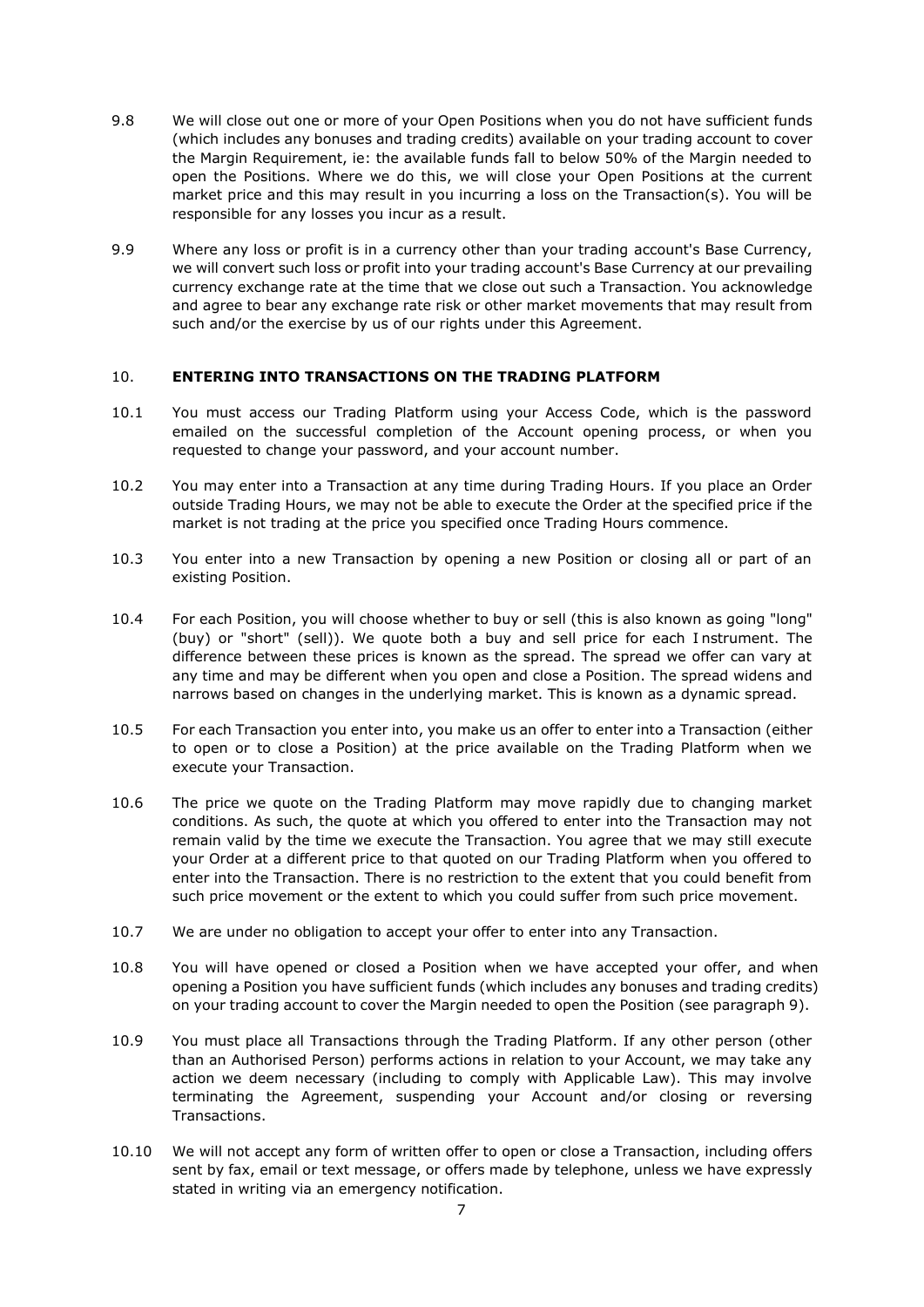- 10.11 We may establish trading and leverage limits on your Account at our sole discretion, or to comply with Applicable Law, with or without notice. Such limits may include, but are not limited to, limits on the amount of leverage that you may be exposed to on our Products, limits to the number of trading accounts available for trading, limits on the size of any Transaction or series of Transactions which together create a large size Open Position, limits on the size of any Open Positions in your Account and/or the number of Transactions permitted within a set period of time. Such limits may be imposed on your Account, including on all trading accounts on an aggregate basis, or on any individual trading account, in our reasonable discretion. In the event that you breach any such limits, we reserve the right to close any or all Open Positions in your Account in our reasonable discretion. In dealing with large size Transactions or a series of large size Transactions, we may, in our reasonable discretion, enter into them or close themout at a price or prices that are different from the price or prices quoted on the Trading Platform.
- 10.12 We may establish maximum exposure limits per client, with or without notice, including, without limitation, the right but not the obligation to enforce the closure of Positions to bring the exposure on your open Transactions within the prescribed limits.
- 10.13 We may take reasonable corrective action for Invalid Transactions, including, without limitation, the right to reverse or amend:
	- (a) any Transaction constituting an Invalid Transaction; or
	- (b) any or all Transactions executed after an Invalid Transaction and prior to our corrective action.

If we do not reverse or amend such Transaction(s), we may credit your Account for the portion of the realised loss, or debit your Account for the portion of the realised profit, in each case attributable to any such Transaction(s). Any Open Positions that, due to such Transaction(s), are either reduced or closed shall remain reduced or closed. It shall be your sole responsibility to monitor the remaining Open Positions in your Account and take any action you deem prudent with respect to such Positions. The fact that we have confirmed any Transaction(s) shall not prevent us from taking such corrective action.

10.14 We reserve the right to aggregate a Transaction of yours with one or more Transactions of our other clients, including clients of OANDA Related Entities, and with Transactions relating to the proprietary trading and hedging activity of the OANDA Group, if to do so does not negatively impact OANDA Group clients as a whole. This also applies to our execution of Pending Orders. Where we do so, the aggregate opening or closing level for your Transactions may differ from your specified offer level or from the price that would have been attained if your order had been executed as a single Transaction or not aggregated with Transactions of our other clients.

# 11. **SPECIFIC TRADING INSTRUCTIONS YOU CAN GIVE**

- 11.1 When you make an offer to enter into a Transaction you can either:
	- (a) open a Transaction at the best available price on the Trading Platform at the time of opening that Transaction, this is called a **"Market Order"**; or
	- (b) offer to open a Transaction at a particular target price set by you, this is called a **"Pending Order"**.
- 11.2 We may also, from time to time, offer trading features which you can utilise when you place an Order.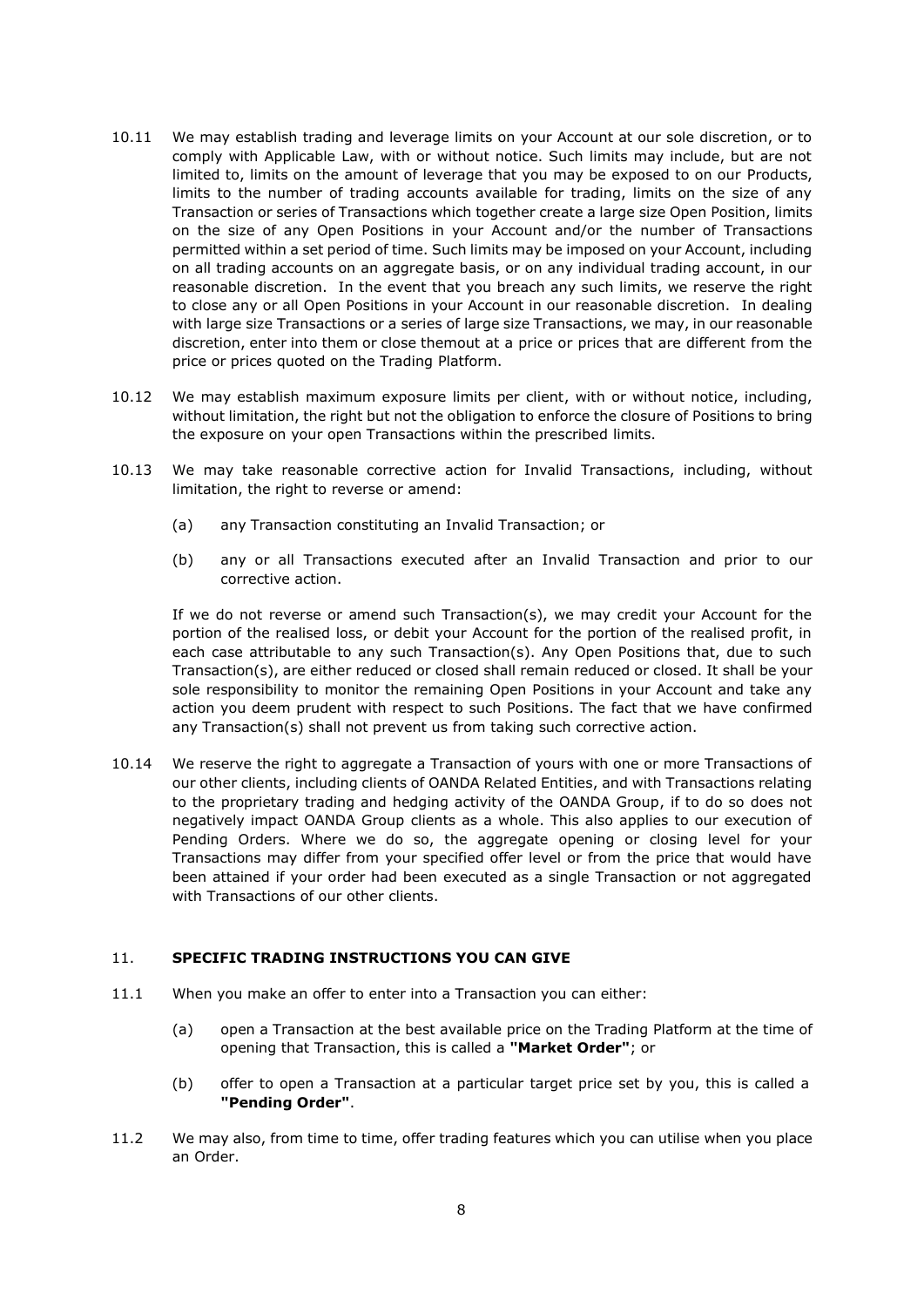- 11.3 We execute all Transactions at the best price available at the time in accordance with our execution policy.
- 11.4 When you place an Order with us, you expressly acknowledge and agree that you fully understand all the terms and conditions attached to such Order.

### **Market Order**

- 11.5 When you place a Market Order, the price at which we execute the Transaction may not be the same price which was displayed on the Trading Platform when you submitted the Order, as prices are subject to continual movement. Your offer to open a Market Order may be accepted at a lower or higher price than the price indicated by you in your Market Order. There is no restriction as to the extent that your Market Order could be executed at a beneficial price for you or at a worse price for you.
- 11.6 If you choose to open a Market Order, your offer will be accepted at the best possible price offered on the Trading Platform at the time you place your Order, in accordance with our execution policy.

## **Pending Order**

- 11.7 When you specify a target price for a Pending Order, the price at which we execute the Transaction may not be the price you specified when you placed your Order. This may be due to volatile market conditions outside our control. You agree that we may execute a Pending Order at a different price to the price you indicated in your Pending Order.
- 11.8 There may be occasions when we are unable to execute a Pending Order at the level you specified, despite our reasonable efforts to do so. This could be due to market volatility and factors beyond our reasonable control, such as, but not limited to, liquidity available in the market and time taken for an Order to reach the market due to the number of intermediaries. For example, an Order may be closed at a worse price than you specified becausethe market moved too quickly for us to execute sooner. Where this happens, we will close the Transaction at the next best price. This is referred to as slippage. There can be slippageon both opening and closing Orders
- 11.9 You may cancel a Pending Order at any time prior to its execution without any liability.

# **Trading Features**

11.10 We may add, remove or otherwise make available to clients certain operational and trading features from time to time, descriptions of which will be available on our Website.

# 12. **FEES AND CHARGES**

- 12.1 Details of all charges, spreads and commissions applicable to your trading activity can be found on our Website.
- 12.2 Where you hold a Transaction that exposes you to the payment of a dividend, we shall be entitled to make a reasonable dividend cash adjustment to your Account. You should contact us for details of dividend cash adjustments if you are unsure of the impact that this will have on your Account. Information is also available on our Website.

Transactions may be subject, depending upon the underlying Instrument, to a "Financing Charge" or "Financing Credit", to reflect the cost of funding your Position (in relation to the margin utilised). The Financing Cost is calculated on a per Position basis and may be a charge or a credit, depending on whether the Position is a buy/long Position or a sell/short Position, and after also taking into consideration the impact of our admin fee. Further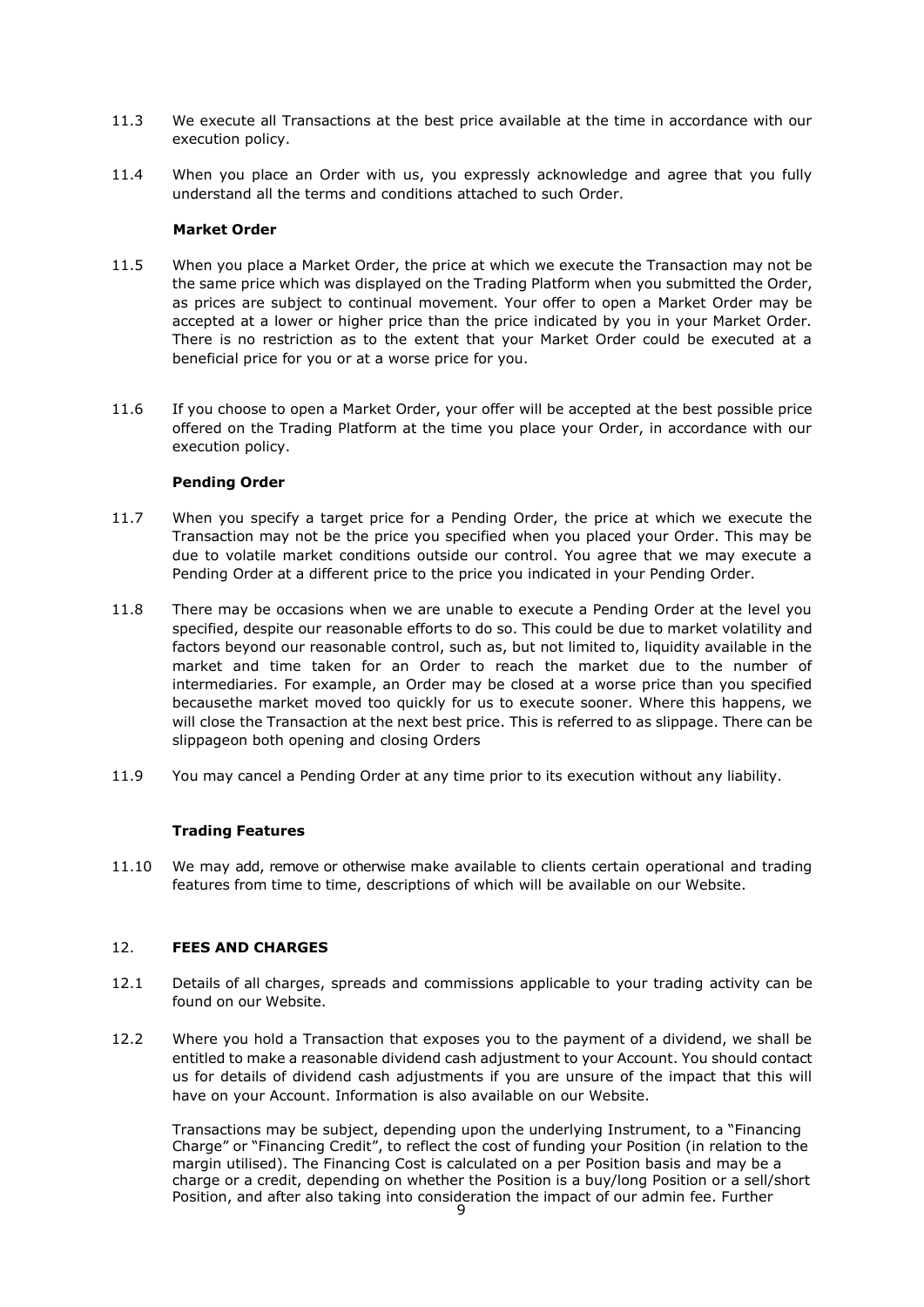information on Financing Costs and funding rates is available on our Website. Financing Costs do not apply to 'Swap Free' accounts, further information available on the Website.

- 12.3 When a Transaction is closed out:
	- (a) you will have to pay the Difference (this is the Difference in price between the opening of a Transaction and the closing of a Transaction, plus or minus any Premium payable), where the Transaction is:
		- (i) a Sell, and the closing price of the Transaction is higher than the opening price of the Transaction; or
		- (ii) a Buy, and the closing price of the Transaction is lower than the opening price of the Transaction; and
	- (b) you will receive the Difference where the Transaction is:
		- (i) a Sell, and the closing price of the Transaction is lower than the opening price of the Transaction; or
		- (ii) a Buy, and the closing price of the Transaction is higher than the opening price of the Transaction.
- 12.4 We may use (and/or transfer) any funds in your Account to settle your payment obligations under this Agreement.
- 12.5 Unless we agree otherwise, all sums due under this Agreement are due immediately upon the conclusion of a Transaction.
- 12.6 You will be liable for all taxes, fees and assessments for any Transaction you complete on the Trading Platform, now or in the future. You will reimburse us if we pay any applicable taxes on your behalf.
- 12.7 You will be liable for all taxes, fees and assessments associated with share CFD Positions, including, but not limited to, dividend equivalent cash payments.
- 12.8 You will be liable to cover the cost of any taxes paid by liquidity providers with regards to share CFDs, which will appear as an entry on your Account marked 'tax-equivalent', however, this is not an actual tax charge as you will not own the underlying Instrument.
- 12.9 We may charge you for Market Data or any other ancillary services we make available to you.
- 12.10 We may deduct from any payments due to you such amounts as are required to be deducted in accordance with Applicable Law.
- 12.11 If there are no Transactions on your Account for a period of at least 12 months, your Account may be subject to a monthly inactivity fee for each month the Account remains inactive. The levying of an inactivity fee will not result in a negative balance on your Account. Further information on inactivity fees is available on our Website.

# 13. **GENERAL RULES OF TRADING**

- 13.1 All prices shown on the Trading Platform are indicative only, relate to Normal Market Size and are subject to constant change as the market changes.
- 13.2 The prices we quote will be in accordance with our execution protocols and will be valid at the time we quote them. However, they may be withdrawn or modified at any time thereafter. A Transaction will be initiated by you by offering to open or close a Transaction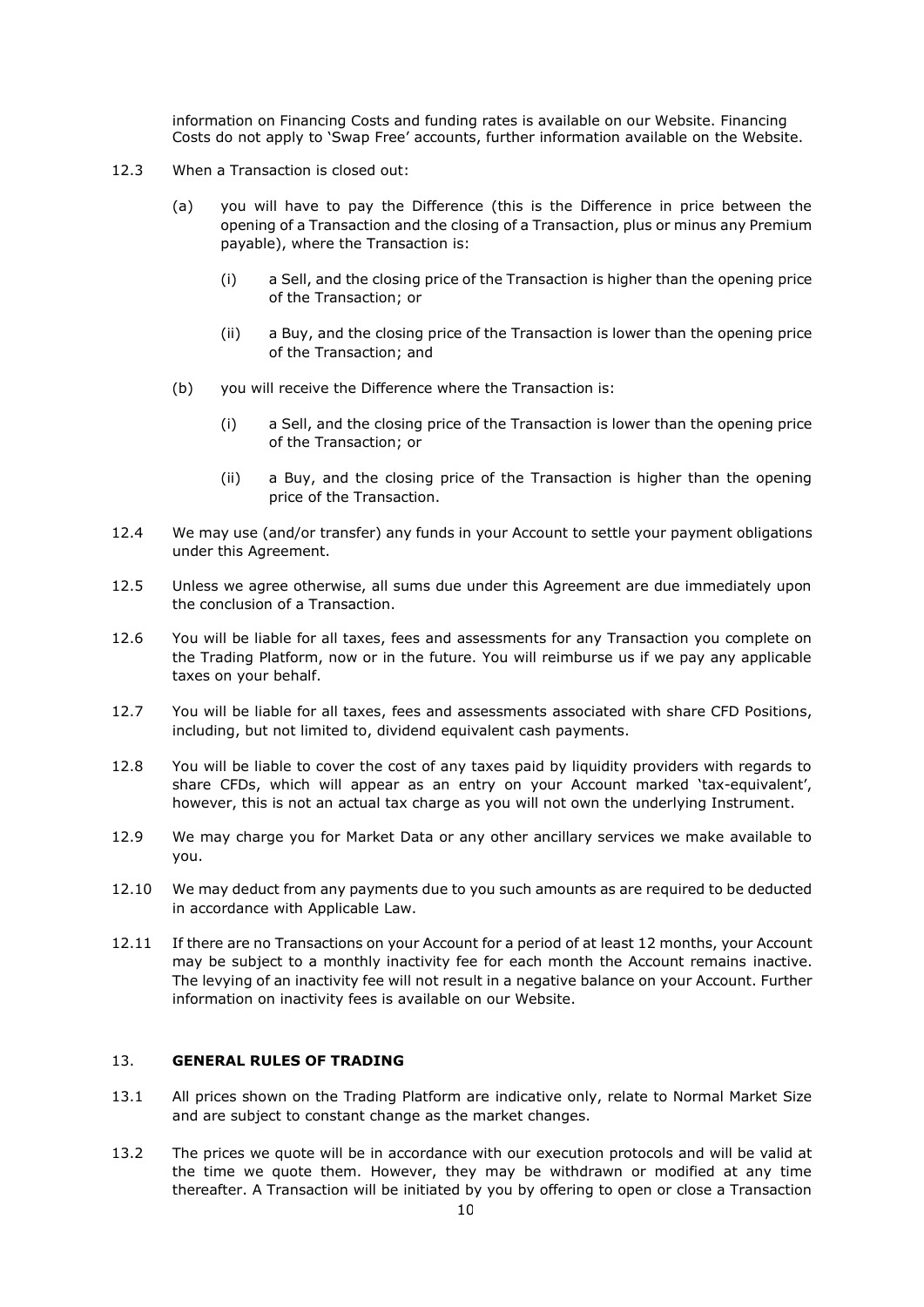with us on an Instrument at the level quoted by us. We may accept or reject your offer to open or close a Transaction at any time until the Transaction has been executed or we have acknowledged that your offer has been withdrawn. A Transaction will be deemed to have been opened or closed only when your offer has been received and accepted by us.

- 13.3 In respect of each Instrument we quote that is based on the price of a share that is traded on a recognised Exchange, there is a corresponding Exchange Market Size for Transactions in that Instrument. It is important that you familiarise yourself with any Exchange Market Size that is applicable to a Transaction before you open it, as a Transaction that is in excess of Exchange Market Size may be dealt with differently from a Transaction that is within Exchange Market Size.
- 13.4 Any price that we quote is valid only for a Transaction equivalent in size to the quotes available to us in the underlying market on which they were based.
- 13.5 If you offer to open a Transaction that is larger than Exchange Market Size, rather than accepting your offer as a whole, we reserve the right to accept your offer as a series of smaller Transactions, each Transaction having a different (bid/offer) price.
- 13.6 You accept that there may be a delay in our offering you a quote to close a Transaction that is in excess of four times (4x) the Exchange Market Size, or where any number of Transactions taken together are in excess of four times (4x) the Exchange Market Size. This is particularly likely to be the case where the Instrument in respect of which the Transaction is made is illiquid. Depending on the circumstances, the delay could be one of hours, days, weeks or even months, and might involve our quoting you a series of prices for closing the Transaction in tranches rather than at one time and a single price. If this happens the level of the Instrument may move against you during the period of delay. You should bear these potential consequences in mind prior to opening a Transaction in excess of Exchange Market Size (or accumulating a Position in excess of Exchange Market Size by placing a number of Transactions) and should only open such a Transaction (or accumulate such a Position) if you are prepared to accept the risks associated in doing so.
- 13.7 In the event that you open a Transaction that is in relation to an Instrument that is a share and the underlying share is or becomes unborrowable so that we are unable to hedge against losses that we may incur in relation to that Transaction, we may close the Transaction in question. For the avoidance of doubt, this provision will apply whether the share was unborrowable from the outset or our brokers or agents recall from us a share that we have already borrowed against.
- 13.8 You must comply with any reasonable restrictions that we notify you of from time to time with respect to your activities on the Trading Platform, including limitations on, and the size of, Transactions and resultant Positions, or other conditions that may apply to our quote.
- 13.9 Each Transaction opened or completed by you will be binding upon you even where, for example, in opening the Transaction you may have exceeded any credit and/or other limit applicable to you or in respect of your dealings with us, unless prohibited by Applicable Law.
- 13.10 We may monitor the status of any Transaction; make Margin Calls or advise you that you are in breach of any Margin Requirements or limits, or close any Transaction that you have opened;but we are not under any obligation, unless required by Applicable Law, to take such action and will not be responsible for any losses you incur as a result of our action or inaction.
- 13.11 We may provide a quote and accept (and therefore act on) your offer to open or close a Transaction outside of the Trading Hours for an Instrument. Transactions can (and will) only be executed during the time when the relevant Exchange is open for business. It is your responsibility to ensure you are aware of the trading hours for the Instruments you trade in.
- 13.12 Trading strategies which involve the use of ultra-high speed or mass data entry must not be deployed without our prior written consent, which we may withhold at our discretion.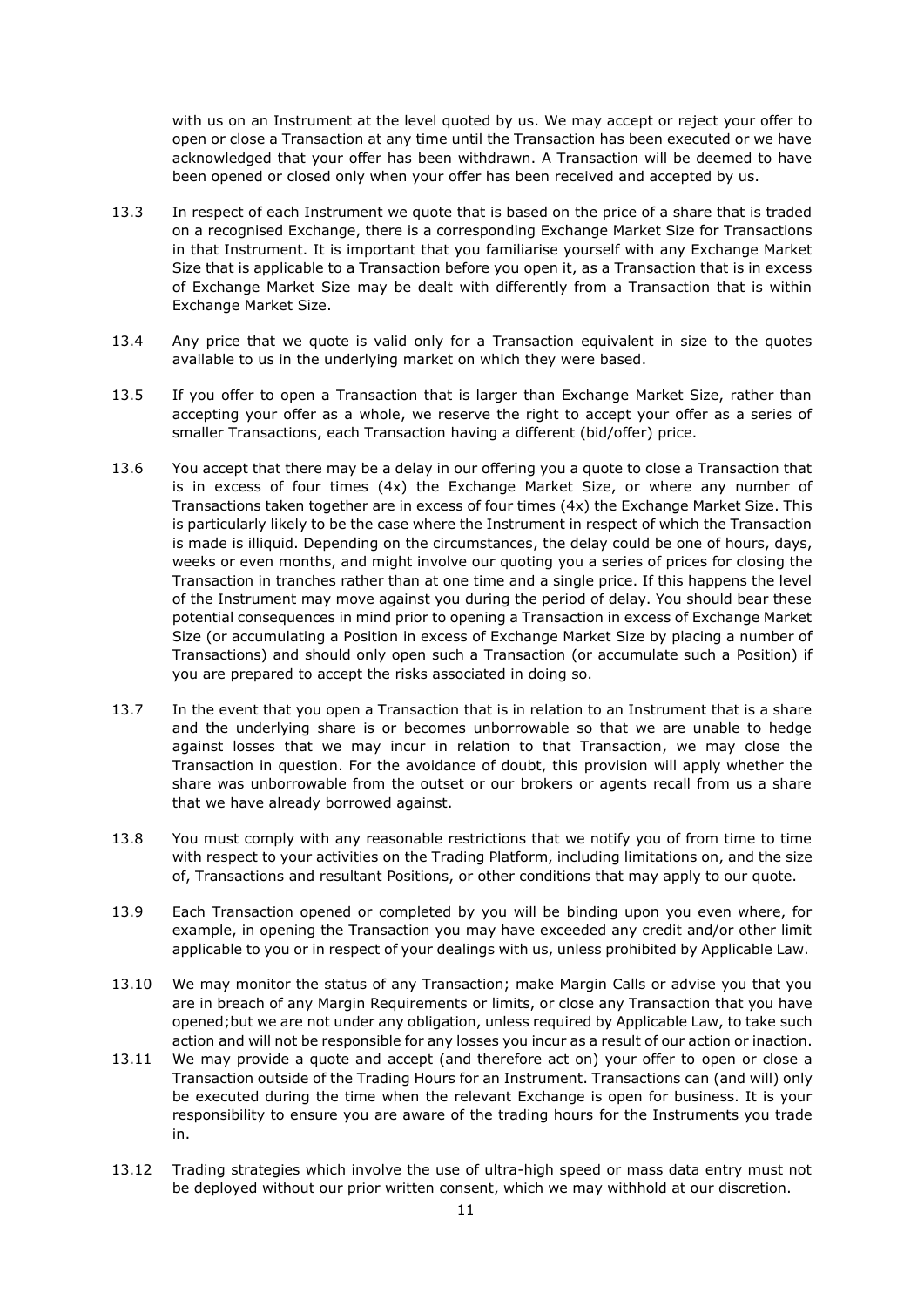- <span id="page-11-0"></span>13.13 We may reject your offer to open or close a Transaction, or unwind or close any Open Positions without notice, if we reasonably believe:
	- (a) your offer to open or close the Transaction is given while the quote is no longer valid*;*
	- (b) our quote contains a Manifest Error;
	- (c) the Transaction exceeds the maximum Order amount;
	- (d) the Order is placed in reliance on price latency opportunities including any Orders placed using API, or by attempting to game or abuse the system;
	- (e) you have insufficient funds (which includes any bonuses and trading credits)available on your trading account to cover the Margin associated with an opening Transaction or maintaining an Open Position, or you would breach any other limit placed on your dealings by us or required of us by Applicable Law;
	- (f) you have benefitted from an unfair advantage or acted in an unfair or abusive manner in respect of our systems, platforms or Accounts, for example:
		- (i) using any electronic device, software, algorithm or any trading strategy that aims to manipulate or take unfair advantage;
		- (ii) exploiting a fault, loophole or error in our software, system or platforms;
		- (iii) collusion; or
		- (iv) using trading strategies designed to return profits by taking advantage of latencies in a platform, delayed prices or through high volumes of Transactions opened and closed within an unusually short period of time as compared to the 'average' client and/or targeting tick fluctuations rather than movements reflecting the correct underlying prices; or
	- (g) it is reasonable for us to do so in order to protect us or the Trading Platform, provided we act reasonably.
- 13.14 To the extent you are a MiFID investment firm and are required to do so, we will not transaction report on your behalf.
- 13.15 If you are a legal entity, you agree that we may in certain circumstances obtain a Legal Entity Identifier (LEI) on your behalf. We may do this if we consider it necessary in order to allow you to enter into Transactions with us. We may pass on to you any charge we incur to obtain an LEI on your behalf and we may charge you an administration fee to cover our costs.
- 13.16 Where a situation arises that is not contemplated by this Agreement you and we will resolve the matter using principles of good faith and fairness, guided both by normal market practices and the approach taken by our hedging counterparty with whom we have hedged our risk exposure to you for the relevant Transaction or Transactions.

### 14. **ACCOUNT STATEMENTS AND INFORMATION**

- 14.1 All information on your trading activities is available online in your Account.
- 14.2 You can generate daily, monthly, yearly and ad hoc reports, by setting your own date range, of all your executed trades, trading and funding activities. Your Account will be updated no later than 24 hours after any activity takes place.
- 14.3 We will keep records of your Transactions to comply with our own record keeping obligations, and we may disclose such records as may be required as evidence in any legal or regulatory proceedings. We do not keep records on your behalf.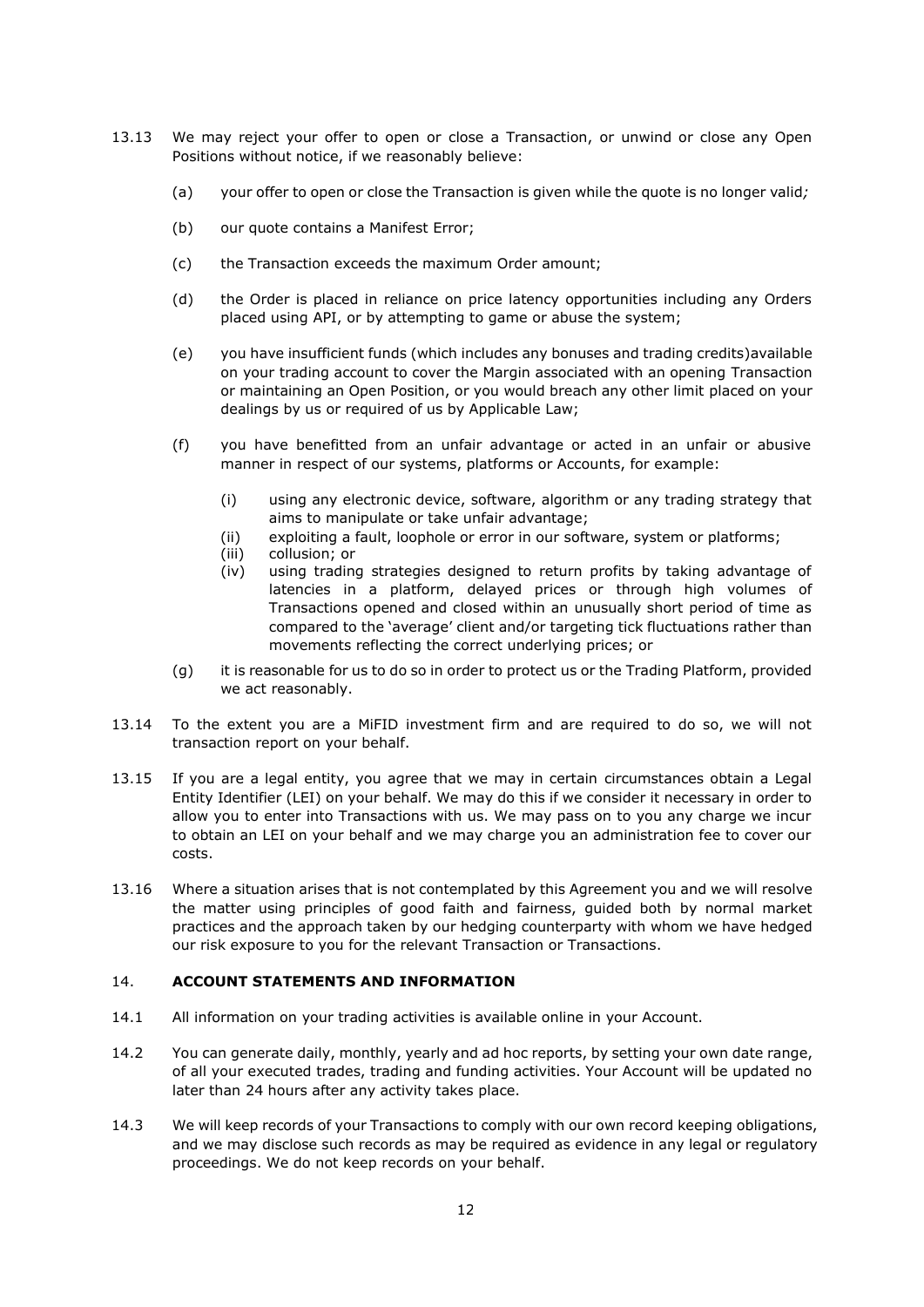### 15. **YOUR MONEY**

- 15.1 We will treat any money we hold on your behalf as Client Money, and therefore hold your money in a segregated Client Money bank account.
- 15.2 We will hold your (and other customers') Client Money in a pooled client bank account with one or more third party bank or credit institutions, the identity of which is available on our Website. We will not be responsible for the acts or omissions of any third-party bank or credit institution holding your money**.** We may place funds in notice or term deposit accounts with a notice period or term of up to 95 days. Placing client money in notice or term deposit accounts does not in itself affect your ability to deal with or withdraw funds from your Account with us, however in the unlikely event of insolvency of OANDA Global Markets Limited, such amounts may not be immediately available upon request.
- 15.3 We will not pay interest on any Client Money that we hold on your behalf and by entering into this agreement you acknowledge that you therefore waive any entitlement to interest.
- 15.4 You agree that we may transfer Client Money to a third party as part of a transfer of all or part of our business.

## 16. **MONEY OWING TO YOU**

- 16.1 Any money standing to the credit of your landing account(s) (which **excludes** any bonuses or trading credits) will be transferred to you upon request, subject to you satisfying relevant Margin Requirements and there being no outstanding sums due from you under these terms.
- 16.2 Withdrawals from your landing account(s) should be made to the same account you used to fund your Account. If you have sent funds to us from more than one bank account, we will, at our discretion, pay any amounts withdrawn from your landing account(s) to one of the bank accounts from which such funds were received. We reserve the right to decline or cancel a withdrawal request using a specific payment method and suggest an alternative payment method for which you will need to proceed with any new withdrawal request. In doing so, we may request you to supply further supporting documentation for our internal checks and proper processing of the withdrawal request; in particular, where you wish to change bank accounts or when the bank account from which the funds were originally received no longer exists.
- 16.3 Withdrawals from your Account are generally carried out within a minimum of 3 Business Days and up to 7 Business Days upon receipt of the withdrawal request, except in extraordinary circumstances. Withdrawals to a bank account via bank transfer may be subject to further delays. Following receipt of a withdrawal instruction, we process the request and the requested withdrawal amount will be deducted from your landing account(s) balance. You or we can cancel the withdrawal request at any time until the withdrawal request is fully processed and settled, and the withdrawal amount requested can be used to satisfy your liabilities for any Transactions completed during such time.
- 16.4 Where applicable we will return money to your credit/debit card in the form of card refunds. This means that your withdrawal request may be split into multiple payments in order to refund each of your individual deposit transactions.
- 16.5 We reserve the right to refuse: deposits to your Account, including without limitation, deposits made from third party sources; and withdrawals from your Account which are directed to third party recipients.
- 16.6 All landing account withdrawal requests are subject to a minimum withdrawal amount, which is the lesser of USD50 (or equivalent) and your available balance.
- 16.7 We may charge you if you exceed the maximum number of monthly withdrawals from your landing account(s), as detailed on our Website.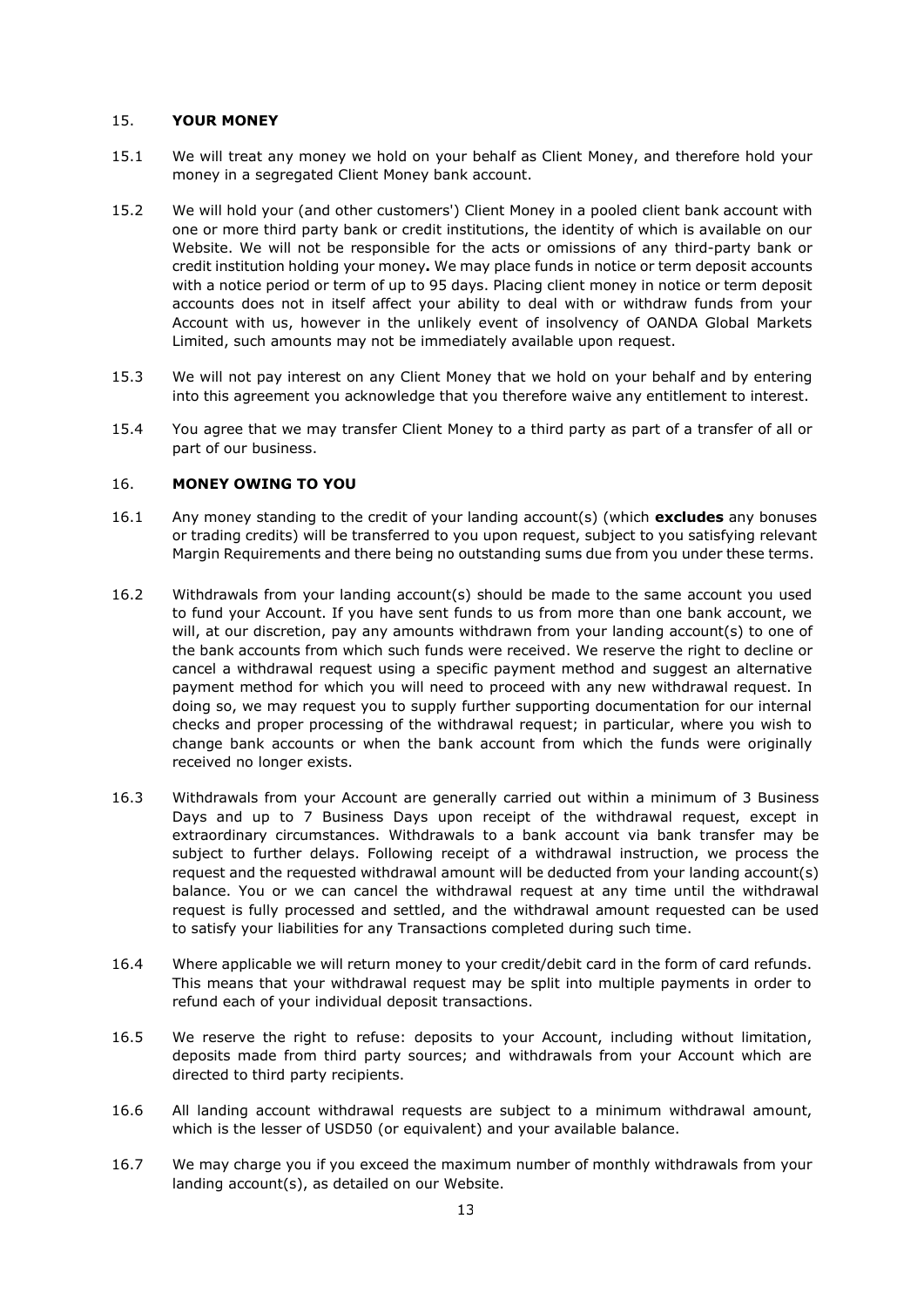## 17. **THE TRADING PLATFORM**

#### **Access to the Trading Platform**

- <span id="page-13-0"></span>17.1 We grant you a licence to install and use the downloadable, web and app version of the Trading Platform Software, for example MT4 software. This licence is personal to you. You cannot allow others to use the Trading Platform Software or sub-licence the Software in any way. When this Agreement ends, we automatically revoke the licence and you must no longer use the Trading Platform.
- 17.2 You must comply with the terms of any Third Party Software Licences that we provide you with from time to time. We do not provide support for Third Party Software nor make any warranty or representation as to its quality or performance. You acknowledge that there are important differences when using Third Party Software to access your Account.
- 17.3 It is your responsibility to ensure you can access the Trading Platform Software, and you are responsible for any charges you incur as result of accessing our Trading Platform through any device (such as data charges from your mobile operator or internet access charges from your internet service provider, for example).
- 17.4 The use of and access to the Trading Platform may not be permitted (or may be blocked) in some countries and jurisdictions. It is your responsibility to verify that you are permitted to use and access the Trading Platform in the country in which you are located.
- 17.5 From time to time, we may add to, modify, or remove any part of the Trading Platform or Software. We will try to minimise disruption to you if we do this and replace any part of the Trading Platform with an equivalent part to the extent practicable. We will give you prior written notice where we believe our actions may result in detriment to you.
- 17.6 We may allow you to use our services and access our Trading Platform through various digital means, including through our Website or a mobile or tablet application. Accessing the Trading Platform through our digital channels may not allow the same functionality, access to information and services which are available when using the web version of the Trading Platform.
- 17.7 We do not promise our Trading Platform or Software will be uninterrupted, error-free or free from viruses. For example, there may be occasions where you cannot place Transactions; where information (including prices and quotes) is incorrect; where you cannot receive any messages from us; or where Orders are not correctly completed. We will not be responsible for any such interruption or errors and our records will determine the obligations of either party.
- 17.8 We take no responsibility for any communications transmitted over the internet, including any failures, disruptions, distortions, errors or delays. There can be no assurance that such communications will remain confidential or intact. Any communications transmitted to or from you through the Trading Platform, email, instant messaging or other forms of electronic communication through the internet are at your own risk.
- 17.9 We will not be responsible for any loss or damage you suffer (including damage to your devices) through access to or use of the Trading Platform or through any failure by us (or a third party) to provide you access to the Trading Platform or through any incompatibility of the Trading Platform with any of your devices.
- 17.10 We make no warranty or representation, either express or implied, with respect to Third Party Software, including its quality, performance, merchantability, fitness for a particular purpose or that it is error free. You acknowledge that there are important differences when using Third Party Software to access your Account. You assume full responsibility and risk of loss you may suffer as a result of using, or accessing, Third Party Software. In no event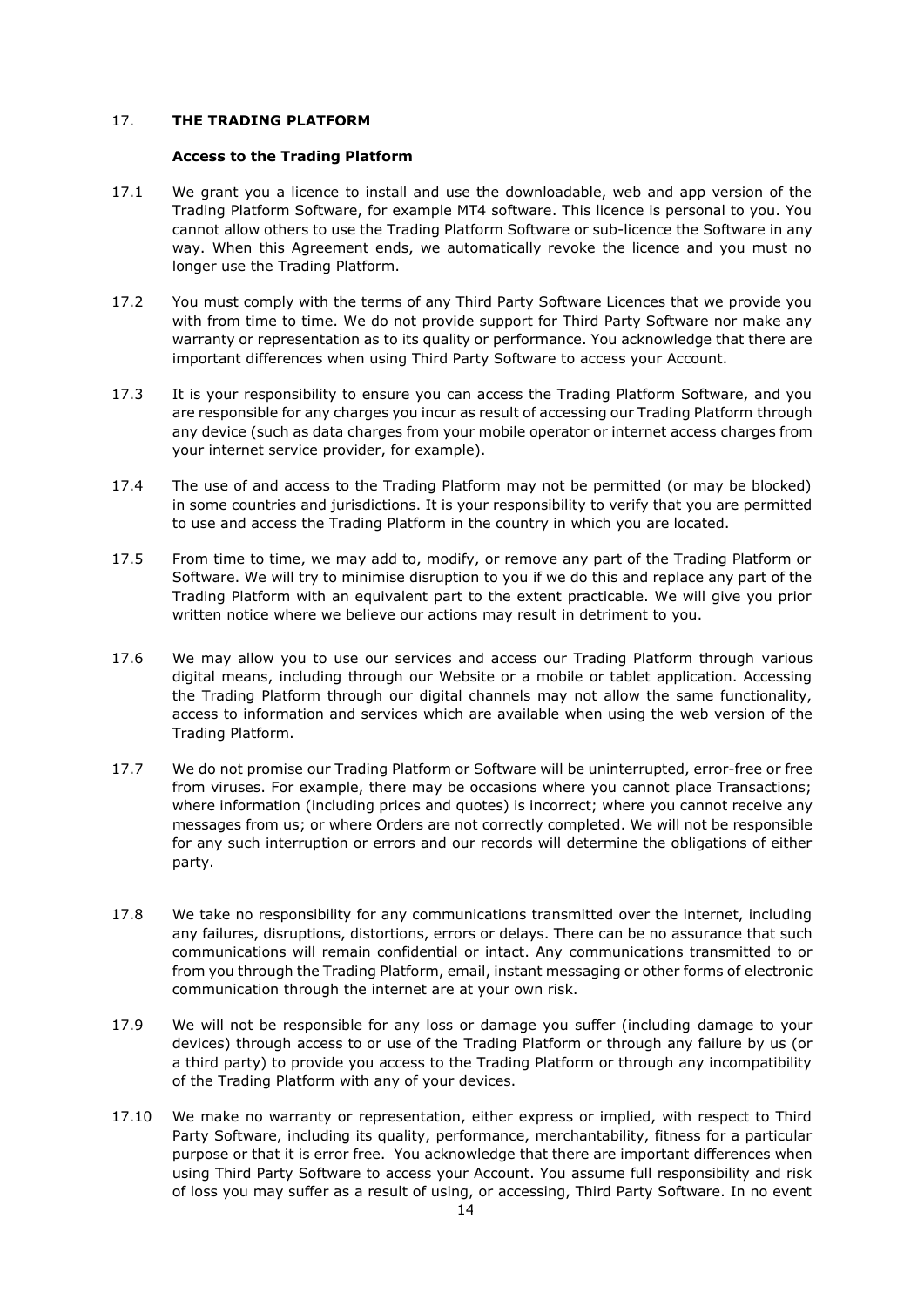will we be liable to you or any third party for any claims; losses; costs or expenses (including attorneys' fees); or direct, indirect, special, incidental, punitive or consequential damages arising out of the use of or inability to use Third Party Software, even if advised of the possibility of such damages.

## **Access Code**

- 17.11 You must:
	- (a) take all reasonable steps to keep your Access Code credentials confidential and ensure it cannot be used by any person other than you or an Authorised person; and
	- (b) notify us as soon as possible by telephone or in writing if you discover that any of your Access Code or other security information or devices have been lost or stolen, or that someone else has used (or attempted to use) them.
- 17.12 When we receive any form of communication (including but not limited to instructions for Transactions) through our Trading Platform from any device or medium that uses your Access Code, we will assume the communication has been transmitted by you or by an Authorised Person. We will rely on that communication as a valid and authentic communication from you and, where applicable, as authority to enter into Transactions with you.
- 17.13 We are under no obligation to confirm any communication using your Access Code is valid, accurate or complete before we act or rely on the communication. We may act or decline to act on any communications if we consider them to be unclear, incomplete or suspicious and will not be responsible for any such actions or inactions.
- 17.14 You must immediately inform us if you are aware or suspect that a third party has had access to your Account.
- 17.15 We will not be responsible for any losses or damage you suffer as a result of any such unauthorised access to your Account, where you have acted fraudulently or have intentionally or negligently disclosed your Access Code.
- 17.16 We may suspend your access to the Trading Platform and require you to change your Access Code at any time.
- 17.17 If we receive conflicting or ambiguous instructions, we may in our reasonable discretion and without any liability to you or any other person, act or decline to act as we think fit, but will endeavour to contact you to clarify your instructions as soon as reasonably possible.

### 18. **JOINT ACCOUNT**

18.1 No joint accounts are available.

### 19. **POWER OF ATTORNEY**

- 19.1 If you want to permit a third party (an **"Attorney"**) to operate your Account, you must send us a copy of our Power-of-Attorney document (available on our Website) duly signed by you, the Attorney and an appropriate witness, before permitting the Attorney to operate the Account.
- 19.2 We have no responsibility to review your choice of Attorney, nor to advise you of such Attorney's reputation, operating methods or trading record. You provide your Attorney with authority and control over your Account at your own risk.
- 15 you. We will not be required to confirm such instructions with you.19.3 We will follow the instructions of your Attorney, as if such instructions had originated from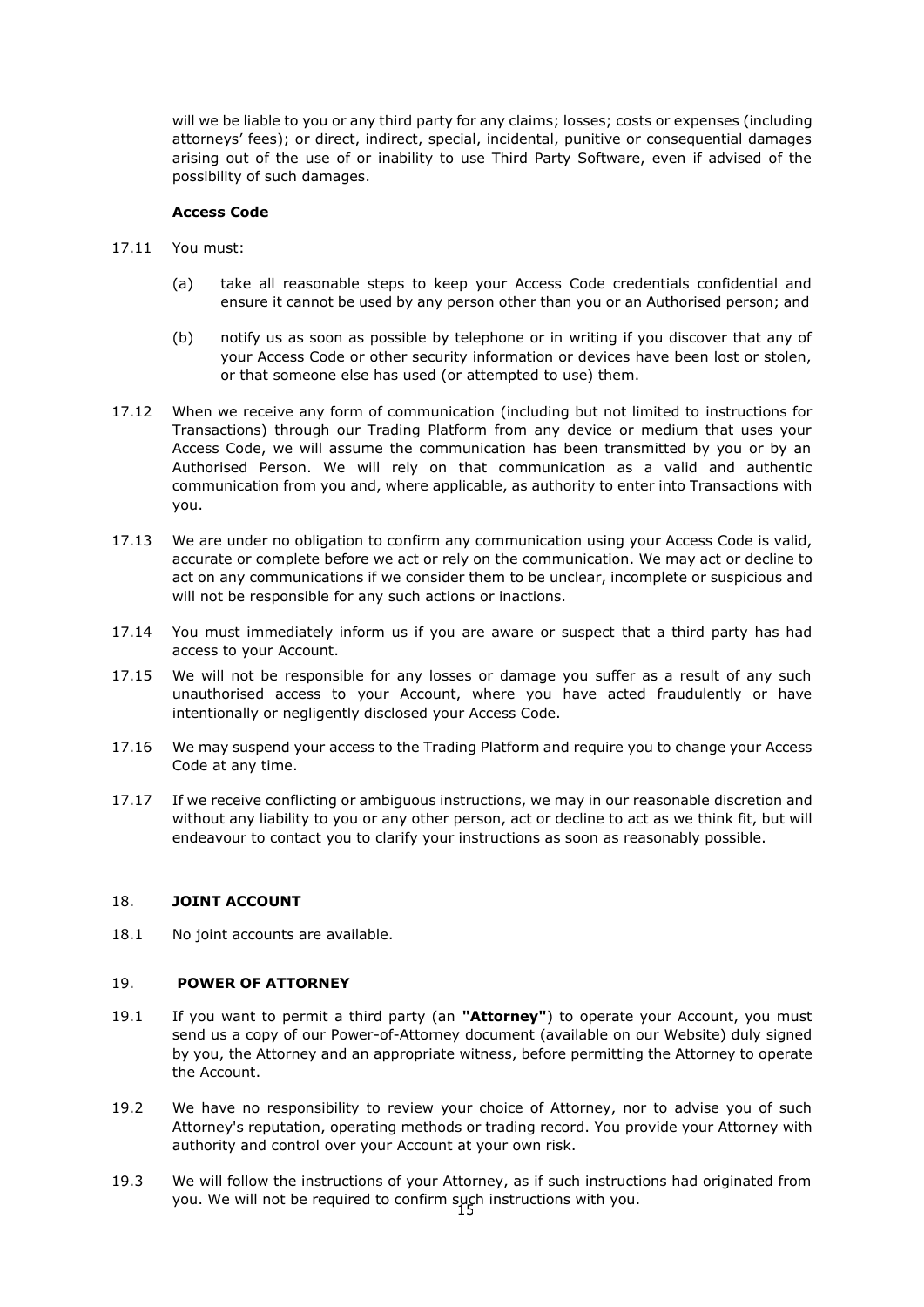- 19.4 You retain the right to vary or cancel the appointment of an Attorney at any time by notifying us in writing.
- 19.5 We will not be responsible for any loss or damage you may suffer from the acts or omissions of an Attorney, or as a result of us following the instructions of an Attorney.

### 20. **CHANGING THESE TERMS**

- 20.1 We may change these terms at any time for any reason, including (without limitation):
	- (a) to comply with or reflect a change in Applicable Law or a decision by a relevant ombudsman or regulator;
	- (b) to make them more favourable to you or to correct a mistake or oversight (provided that any correction would not be detrimental to your rights);
	- (c) to provide for the introduction of new systems, services, procedures, processes and/or products or to incorporate such changes in technology as we deem necessary (provided in each case any change would not be detrimental to your rights); or
	- (d) to remove an existing service, provided we have given you appropriate notice its removal in accordance with this Agreement.
- 20.2 We will notify you in writing before the changes take effect. You will be deemed to accept and agree to the changes unless you notify us to the contrary within five Business Days of the date of our written notice to you. If you object to the changes, the changes will not be binding on you, but your Account will be suspended and you will be required to close your Account as soon as is reasonably practicable. Any change to this Agreement will come into effect on the date specified by us which will, in most cases, be at least five Business Days after you are deemed to have received notice of the amendment in accordance with paragraph [32.3](#page-26-0) (unless it is impractical in the circumstances to give five Business Days' notice).
- 20.3 If, as a result of changes we propose to make, you wish to terminate the Agreement, you may do so in accordance with paragraph [21.](#page-15-0) We will not make a charge for transferring any money we hold for you if you terminate the Agreement for this reason.
- 20.4 An up-to-date copy of these terms is always available on our Website.

## <span id="page-15-0"></span>21. **TERM, TERMINATION AND CANCELLATION**

- 21.1 You may terminate this Agreement only in accordance with this paragraph [21.](#page-15-0)
- 21.2 Either you or we may terminate this Agreement, at any time, by giving the other party at least three (3) Business Days written notice.
- 21.3 If you terminate this Agreement, you must close all your open Positions as soon as is reasonably practicable and in any event within 21 days of you giving us written notice to terminate this Agreement. Any losses incurred on your trading account prior to its closure will become immediately payable by you. We will not accept any Orders to open new or increase existing Positions after we receive such written notice from you to terminate this Agreement. We will only close your Account if you have fully satisfied and discharged any amounts owed to us in respect of your Account.
- 21.4 We may terminate this Agreement immediately upon an Event of Default, as set out in paragraph [23,](#page-16-0) or upon a Force Majeure Event, as set out in paragraph 26. If we terminate this Agreement for these reasons: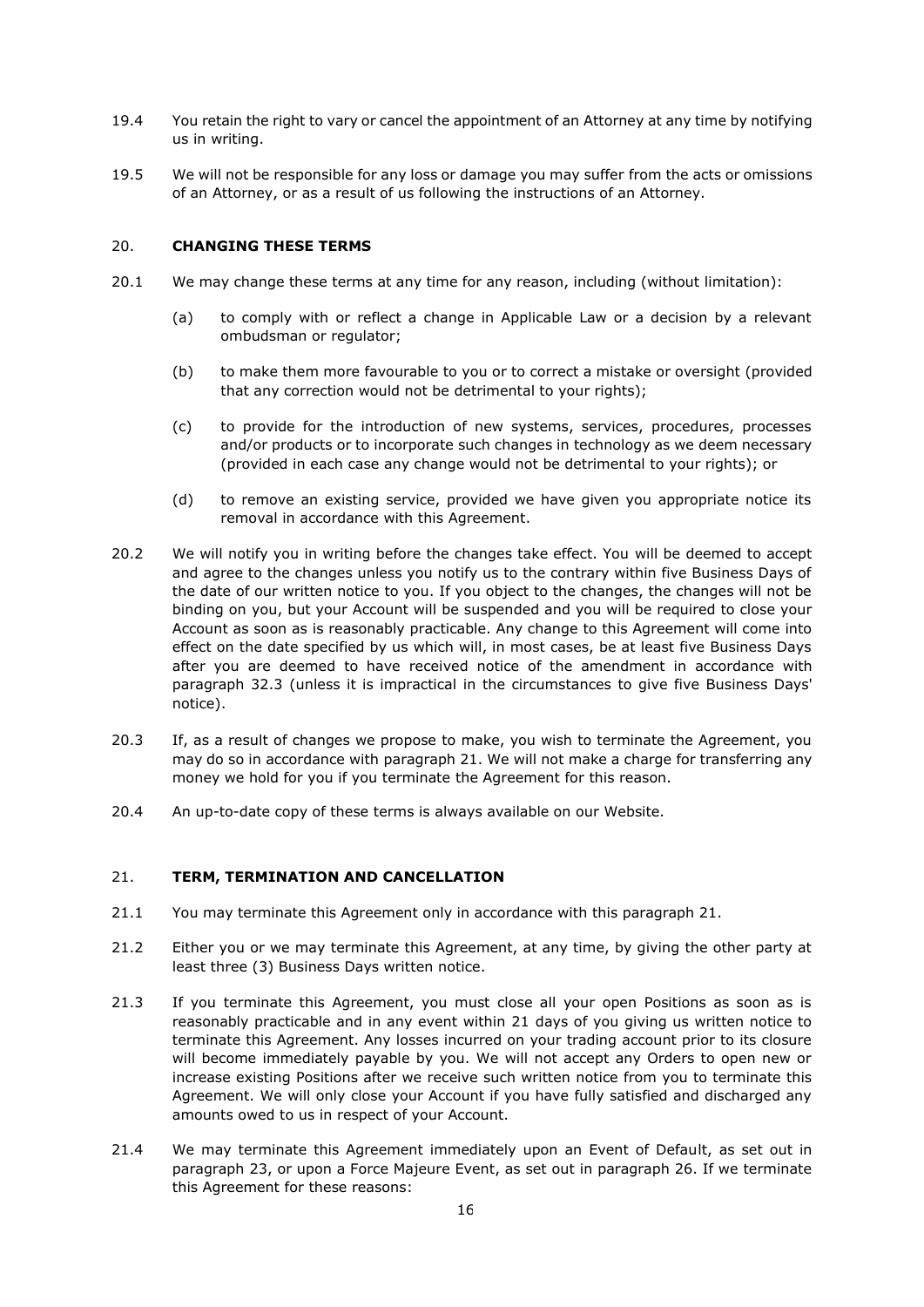- (a) we will notify you in advance unless we are unable to do so under Applicable Law; and
- (b) we may close out or cancel any or all of your open Positions without notice on the basis of the price available on the Trading Platform or, where the market is closed, at the next available price on the opening of the market, or as required otherwise by Applicable Law.
- 21.5 No penalty, fee or charge will be payable by either party upon cancellation or termination of this Agreement under this paragraph [21.](#page-15-0)
- 21.6 Where this Agreement comes to an end, we will endeavour to return to you, within 5 Business Days, the net balance of any monies remaining on your Account.
- 21.7 We will forward any net balances in your Account as directed by you. In the event that you fail to provide instructions we will forward such funds to the account from which you transferred funds from.
- 21.8 The amount to be remitted to you pursuant to paragraph 21.6 shall be the net balance of your Account less (i) any and all monies due to us from you pursuant to the Agreement; and (ii) any and all taxes and other sums that we are required to withhold from such remittance in accordance with Applicable Law.

### 22. **ASSIGNMENT**

- 22.1 You may only assign or transfer, or grant any security in respect of, your rights or obligations under this Agreement to another person if we agree to this in writing. We would not agree to such transfer to a person who is a Prohibited Customer, for whom we do not consider our services to be appropriate or who we do not consider could comply with the terms of this Agreement, for example.
- 22.2 We may assign our rights or obligations under this Agreement to another organisation. We will tell you in writing at least 30 days before this happens. You can terminate this Agreement at any time before the end of this 30-day period if you are not happy with this assignment.

#### <span id="page-16-0"></span>23. **EVENTS OF DEFAULT AND THEIR EFFECT**

- <span id="page-16-1"></span>23.1 Each of the following will constitute an **"Event of Default"**:
	- (a) you fail to satisfy any material provision of this Agreement and such failure continues for more than 3 Business Days after we have given you the relevant notice of nonperformance;
	- (b) you fail to perform a material obligation under this Agreement and such failure is reasonably likely to expose us to the risk of a loss such that it is not possible for us, acting reasonably, to give you notice of non-performance;
	- (c) you fail to provide us with any information or notice required pursuant to this Agreement or provide false, incomplete or misleading information;
	- (d) you die or become of unsound mind;
	- (e) we consider it reasonably necessary to prevent what we reasonably consider to be or might be a violation of any Applicable Law (including but not limited to, Market Abuse, gaming the system, or Scalping);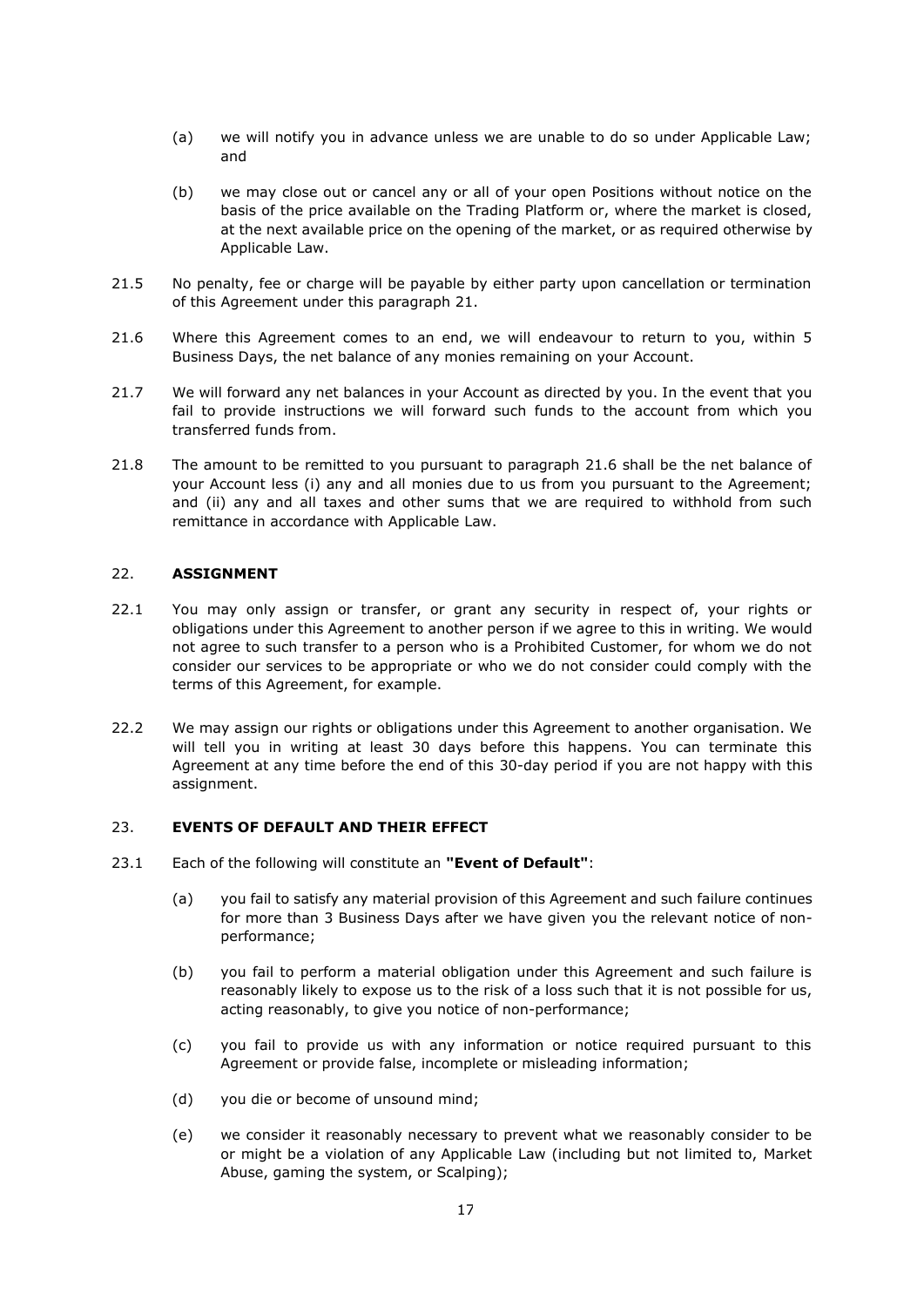- <span id="page-17-1"></span>(f) you withdraw your consent to conduct business electronically at any time by providing notice in accordance with this Agreement;
- (g) you enter into liquidation or bankruptcy, whether compulsorily or voluntarily, or a procedure is commenced against you seeking or proposing liquidation or bankruptcy, or you are generally unable to pay your debts as they become due (or you admit so in writing);
- (h) you become subject to an administration order or have a receiver or similar appointment or order are made or proceedings commenced in respect of any of your assets in consequence of debt;
- (i) we reasonably believe you have acted in an unfair or abusive manner, for example, but not limited to, using any ultra-high speed trading; automated or mass data entry system; or Scalping with or on the Trading Platform;
- (j) you make any misrepresentation or breach of warranty under this Agreement including but not limited to any misrepresentation or breach of warranty under paragraph 27.1; or
- <span id="page-17-2"></span>(k) we have reason to believe that any of the foregoing is likely to occur imminently or any other circumstances where we reasonably believe that it is necessary ordesirable to take any action set out in paragraph [23.2.](#page-17-0)
- <span id="page-17-0"></span>23.2 If an Event of Default occurs, unless otherwise prescribed by Applicable Law, we may, in our absolute discretion, at any time and without prior notice, take one or more of the following steps:
	- (a) close out all or any of your Open Positions at current quotes;
	- (b) debit (or credit) your Account for amounts which are due to us (or you);
	- (c) close your Account, including any or all landing or trading accounts; or
	- (d) refuse to open new Positions, landing accounts or trading accounts for you.
- 23.3 In the case of an Event of Default under paragraph [23.1\(f\),](#page-17-1) any communications between us and you during the period before the withdrawal of your consent to do business electronically, will be valid and binding on both you and us.
- 23.4 In the case of an Event of Default under paragraph  $23.1(i)$ , you agree to accept the risk and liability for any resulting financial loss and any negative balances, on a Transaction, which will become immediately due and payable.
- 23.5 If we, in our sole discretion, believe that your Account has been involved in any fraud or crime or violation of laws or regulations, or has been accessed unlawfully, or is otherwise involved in any suspicious activity (whether victim or perpetrator or otherwise), we may suspend or freeze the Account or any privileges of the Account, may freeze or liquidate funds or Positions, or may avail ourselves of any of the remedies for an "Event of Default" in this Agreement.
- 23.6 Our rights and remedies under this Agreement are cumulative, and our exercise or waiver of any right or remedy will not preclude or inhibit the exercise of any additional right or remedy. Our failure to enforce or exercise any right under this Agreement will not amount to a waiver or bar to enforcement of that right.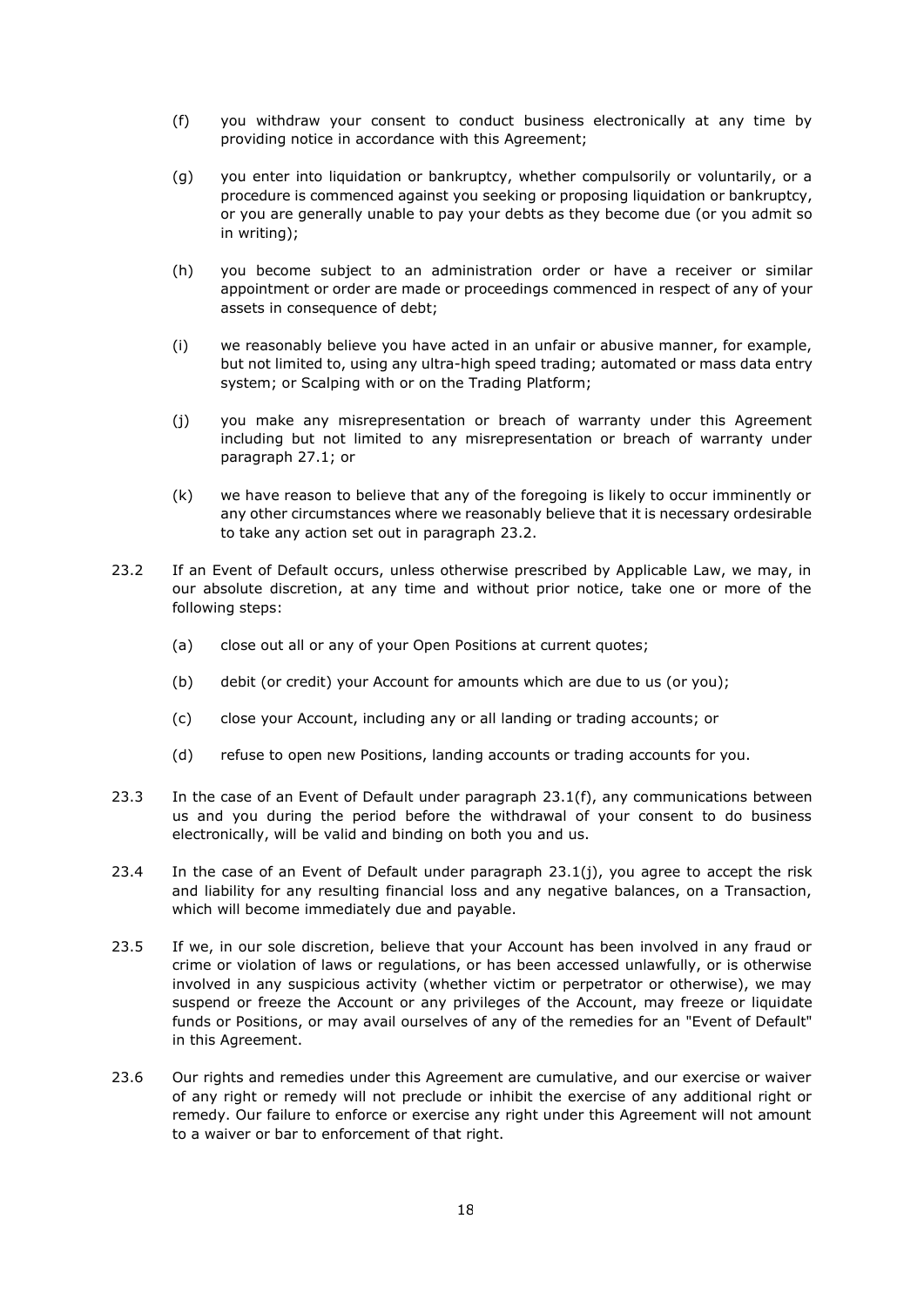## <span id="page-18-0"></span>24. **OUR LIABILITY TO YOU**

- 24.1 We (including our directors, officers and agents) shall not be responsible to you or any third party for:
	- (a) any loss, expense, cost or damages (together **"Loss"**) you suffer or incur as a result of our/their acts or omissions unless and to the extent that such Loss is suffered or incurred as a result of our/their fraud, negligence or wilful default;
	- (b) any Loss which is not a foreseeable result of us breaching this Agreement, including but not limited to, loss of future profit, loss of business, loss of goodwill or reputation, loss or corruption of data or loss of opportunity;
	- (c) any Loss you suffer or incur as a result of any error in any Order or instruction which is, or appears to be, made using your Access Code;
	- (d) any Loss you suffer as a result of your use of or inability to use Third Party Software;
	- (e) any decline in the value of your investments;
	- (f) any delay or change in market conditions before any Transaction is effected;
	- (g) the solvency, acts or omissions of any third party (except where we have been negligent in appointing that third party);
	- (h) any delay, failure or error by you in implementing any reasonable instruction we have provided to you;
	- (i) any inaccurate or incomplete instructions received from you;
	- (j) any losses you suffer as a result of any other person, whether authorised or unauthorised by you, gaining access to your Account using your Access Code or by any other means;
	- (k) inaccessibility or disruption to, or errors or defects with, or viruses, worms or software bombs spreading from, the Trading Platform unless due to our fraud, negligence or wilful default;
	- (l) any interruption or destruction to the Trading Platform due to circumstances beyond our reasonable control;
	- (m) our refusal to execute any Transaction;
	- (n) any Account Adjustment (including without limitation, the reversal or amendment of any Transaction);
	- (o) any failure, delay or error in executing or confirming any Transaction; or
	- (p) us exercising or failing to exercise our rights under this Agreement (including, without limitation, in the circumstances set out in paragraph [13.13\)](#page-11-0).
- 24.2 Nothing in this Agreement excludes or restricts any duty or liability we owe you under any Applicable Law, and if there is any conflict between this Agreement and the provisions of any Applicable Law, the provisions of the Applicable Law shall prevail.
- 24.3 Nothing in this Agreement or otherwise shall oblige us to do anything we believe to be contrary to Applicable Law.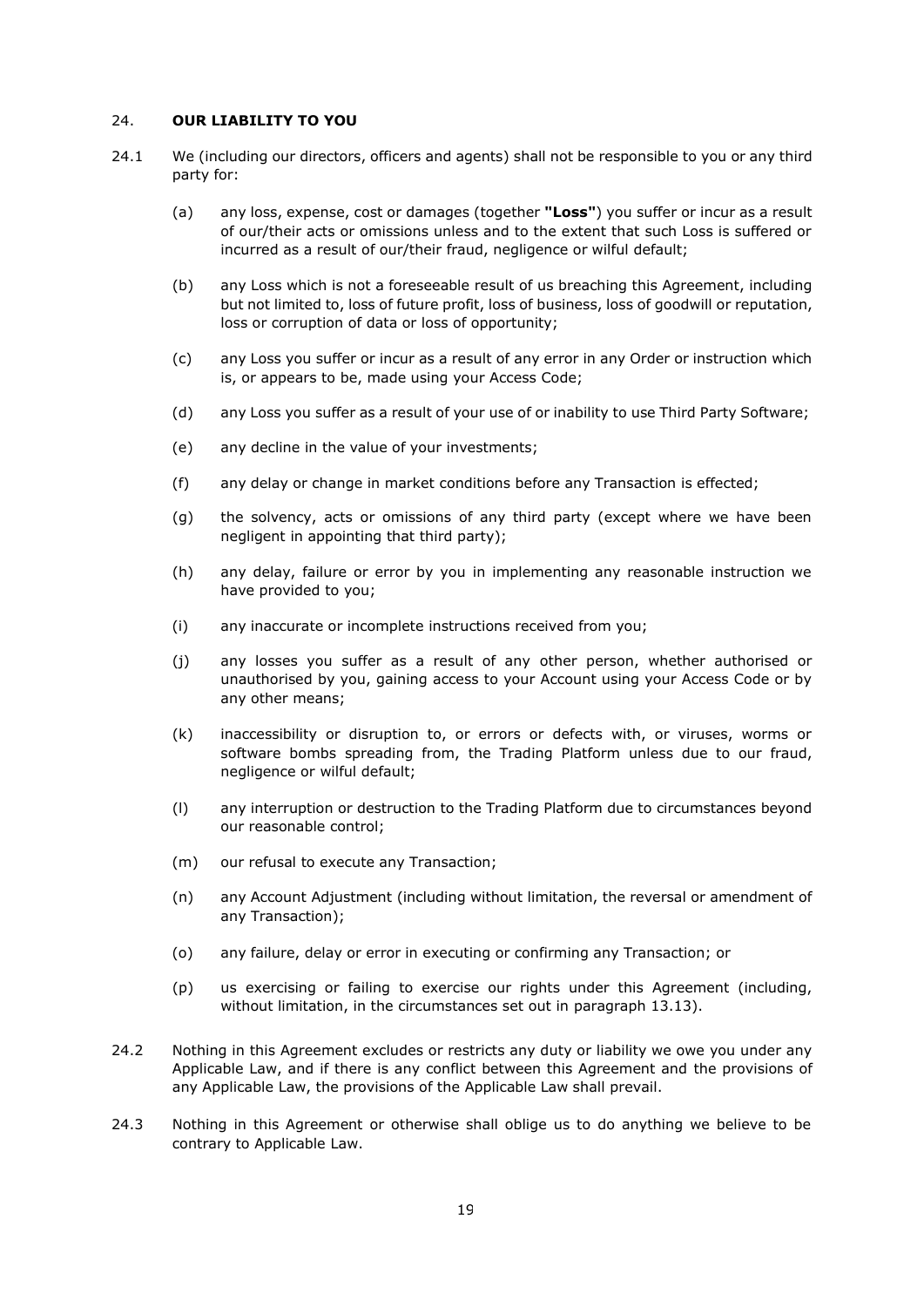## 25. **YOUR RESPONSIBILITY FOR LOSSES**

You are responsible for, and shall refund to us, any liabilities, losses or costs we may incur if you fail to perform any of your obligations under this Agreement, in relation to any Transaction or in relation to any false information or declaration made either to us or to any third party, or arising out of any act or omission by any person obtaining access to your Account by using your Access Code, whether or not you authorised such access. This responsibility extends to our legal and administrative costs and expenses incurred in respect of taking any legal or investigatory action against you, or instructing any debt collection agency, to recover monies owed by you to us. However, this responsibility does not extend to situations where we have acted negligently, fraudulently or with wilful default.

### 26. **EXCEPTIONAL EVENTS**

- 26.1 We will not be liable to you for any delay in performance, or for the non-performance of any of our obligations under this Agreement by reason of any cause that is beyond our reasonable control, a **"Force Majeure Event"**.
- 26.2 A Force Majeure Event will include, but is not limited to, the following:
	- (a) any act, event or occurrence (including without limitation any strike, riot or civil commotion, act of terrorism, war, industrial action, acts and regulations of any governmental or supra national bodies or authorities) that, in our opinion, prevents us from maintaining an orderly market in one or more of the Instruments in respect of which we ordinarily deal in Transactions;
	- (b) the suspension or closure of any market or the abandonment or failure of any event on which we base, or to which we in any way relate, our quote, or the imposition of limits or special or unusual terms on the trading in any such market or on any such event;
	- (c) the occurrence of an excessive movement in the level of any Transaction and/or the Underlying Market or our anticipation (acting reasonably) of the occurrence of such a movement;
	- (d) any breakdown or failure of transmission, communication or computer facilities, interruption of power supply, or electronic or communications equipment failure;
	- (e) failure of any relevant supplier, intermediate broker, agent or principal of ours, custodian, sub-custodian, dealer, Exchange, clearing house or regulatory or selfregulatory organisation, for any reason, to perform its obligations; or
	- (f) the occurrence or continuation of any abnormal trading conditions.
- 26.3 If we determine in our reasonable opinion that a Force Majeure Event has occurred or is occurring, and we deem such action necessary in our reasonable discretion to protect our interests or those of our clients and other customers, we may at any time and without notice:
	- (a) Reduce leverage rates and thereby increase margin rates on both new and existing Positions;
	- (b) treat any or all Transactions that are then outstanding as having been cancelled and terminated;
	- (c) sell or otherwise convert any Position under our control into monies in such manner as we reasonably consider necessary or appropriate; and/or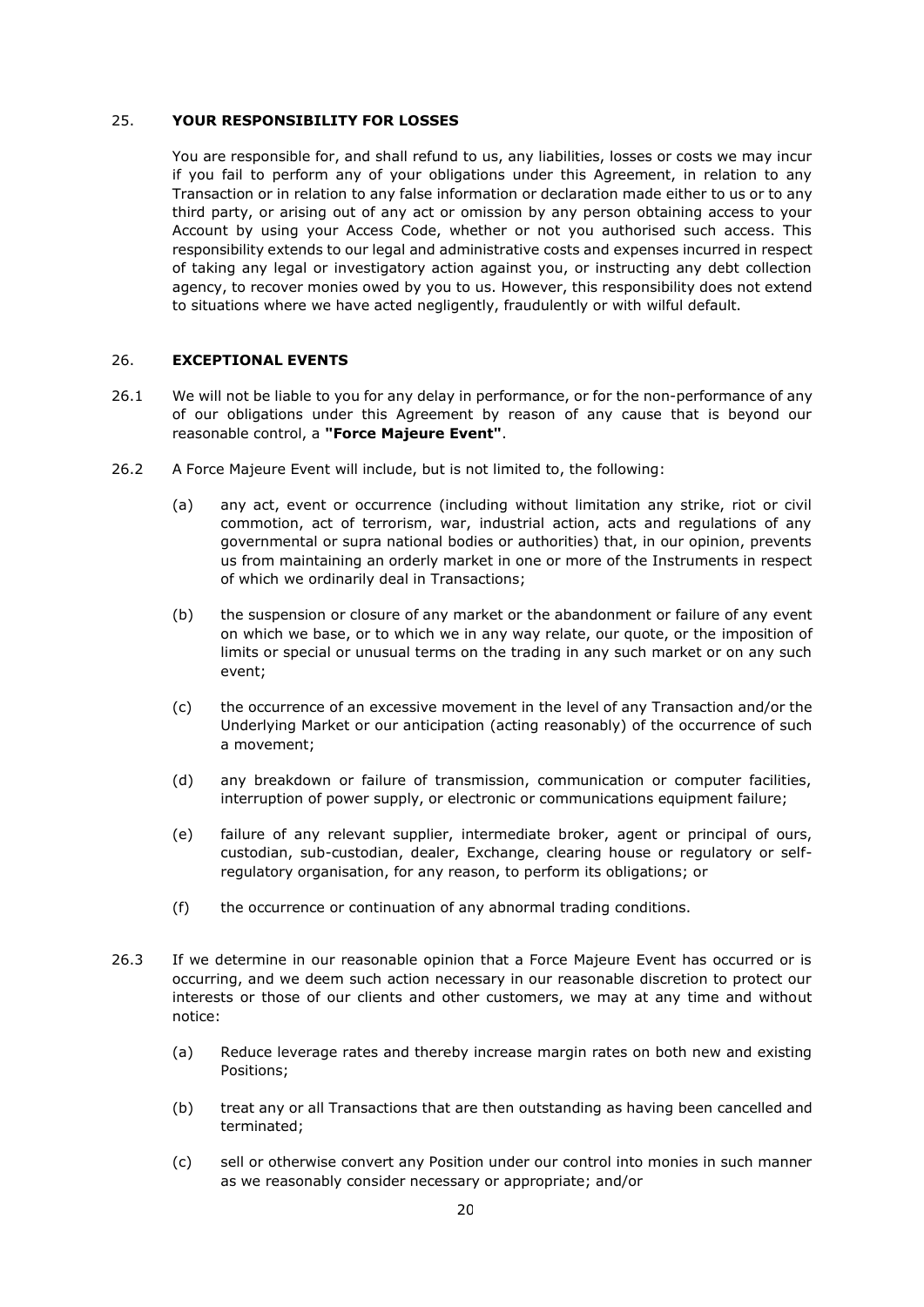- (d) close out, replace or reverse any or all Transactions, enter into any other Transaction or take, or refrain from taking, such other action at such times and in such manner as we consider necessary or appropriate to cover, reduce or eliminate our loss or liability under or in respect of any contracts, Positions or commitments.
- 26.4 Upon the occurrence of a Force Majeure Event we will use commercially reasonable efforts to resume normal performance of the Trading Platform and will use our reasonable efforts to give you written notice that a Force Majeure Event has occurred.
- 26.5 In the case of a Force Majeure Event, you accept the risk of financial losses and will be liable for negative balances, which will become immediately due and payable.

## 27. **MARKET ABUSE AND OTHER UNLAWFUL CONDUCT**

- 27.1 We frequently hedge our liability to clients by opening analogous Positions with other institutions. The result of our doing this is that, when you open a Position in relation to an Instrument with us, the Position can, through our hedging, exert a distorting influence on the underlying market for that Instrument, in addition to the impact that it might have on our own prices. This could amount to Market Abuse. You therefore represent and warrant to us and agree that each such representation and warranty is deemed repeated each time you open or close a Position, that:
	- (a) You will not place and have not placed a Transaction with us in connection with (i) a placing, issue, distribution or other analogous event; or (ii) an offer, take-over, merger or other analogous event in which you or an associate of yours is involved or otherwise interested or in relation to which you are in possession of inside information which, if made public, could affect the price of the relevant Instrument.
	- (b) You will not place and have not placed a Transaction that contravenes any primary or secondary legislation or other law, regulation or rule against Market Abuse or otherwise. For the purposes of this clause, you agree that we may proceed on the basis that when you open or close a Position with us in relation to a share or other Instrument you may be treated as dealing in securities within the meaning of Part V of the UK Criminal Justice Act 1993 or any other applicable legislation.
	- (c) In accordance with operational guidelines that may apply to publicly listed companies in the United Kingdom or the European Union, such as The Takeover Panel Guidelines, you may have to report declarable interests during a bid period if trading a Product whose underlying Instrument is or relates to any such company. Please ensure that you are aware of your responsibilities in this regard.
	- (d) In the event that you place any Transaction in breach of the representations and warranties given above, or we have grounds for suspecting that you have done so, we may at our absolute discretion and without being under any obligation to do so or to inform you of our reason for doing so, close that Position and any other Positions that you may have open at the time related to any Instrument and also at our absolute discretion we may:- (i) enforce the Position or Positions against you if it is a Position or Positions under which you have lost money to us; or (ii) treat all your Positions closed under this clause as void if they are Positions under which we would otherwise be obliged to pay money to you, unless and until you produce conclusive evidence that you have in fact not committed the breach of warranty and/ or misrepresentation the suspicion of which was the ground for closing your Position. For the avoidance of doubt if you do not produce such evidence within the period of six months all such Positions will be finally null and void as between us.
- 27.2 Any misrepresentation made by you under this paragraph and/or breach by you of the warranties given by virtue of this paragraph will be an Event of Default.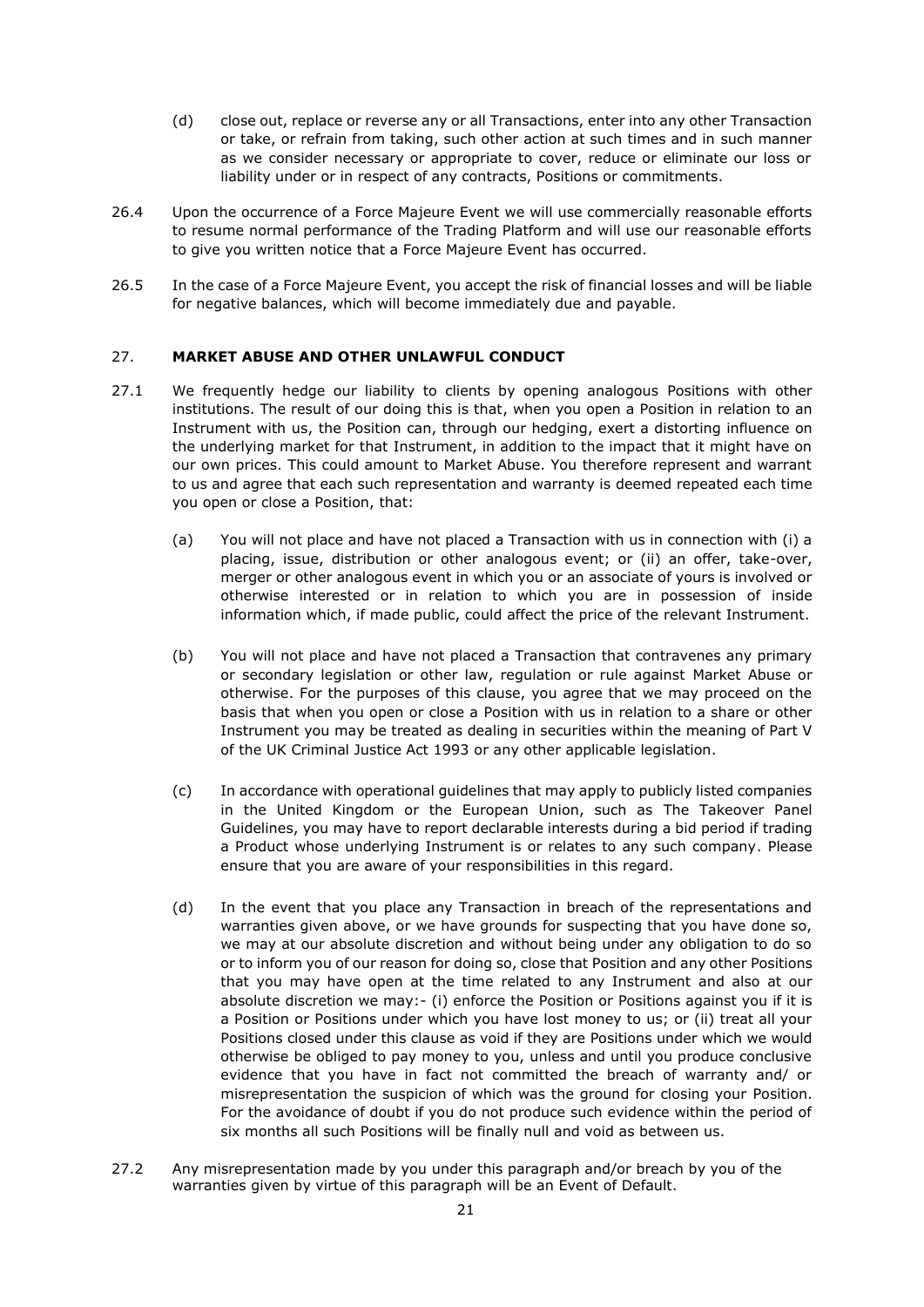27.3 We will not transfer voting rights relating to an underlying share to you or otherwise allow you to influence the exercise of voting rights held by us or on our behalf.

#### 28. **REPRESENTATIONS AND WARRANTIES**

- 28.1 It is a condition of this Agreement that you agree with the confirmations (**"representations"**) and statements (**"warranties"**) below as we provide services to you in reliance on them. You must notify us immediately if any of them cease to be correct for as long as this Agreement remains in place and prior to each Transaction.
- 28.2 You make the following general representations and warranties to us:
	- (a) your Registration Data is accurate, up-to-date and does not omit any important information of which we should be aware;
	- (b) you are of sound mind and legal competence;
	- (c) this Agreement (and each Transaction) has been validly entered into and is legally binding on you;
	- (d) you are not a Prohibited Customer;
	- (e) you are and will continue to comply with the terms of this Agreement and Applicable Law;
	- (f) any money or assets you supply to us for any purpose are unencumbered;
	- (g) you will not take any action which interrupts, or may interrupt, the provision of the Trading Platform, or enter or seek to enter into Transactions that we consider to amount to any form of market abuse, market manipulation or manipulation of our Trading Platform;
	- (h) you will not enter into any Transaction to exploit any temporal and/or minor inaccuracy in any price or Quote; and
	- (i) you have not and will not grant a security interest in the Account or its assets to any entity or person without our prior written consent.
- 28.3 We make the following general representations and warranties to you:
	- (a) we will exercise all reasonable care and skill in providing the agreed services to you; and
	- (b) we have obtained and will maintain all necessary consents, authorisations, approvals or licences and will take all necessary steps to comply with all Applicable Law and the terms of this Agreement.

### 29. **HOW WE MAY USE YOUR PERSONAL AND SENSITIVE PERSONAL DATA**

- 29.1 We collect and use information about you while providing the services to you. This may include personal data and sensitive personal data each as defined in the United Kingdom Data Protection Act 2018.
- 29.2 We will be the data controller of such personal data and will process your personal data in accordance with our Privacy Policy which is available on our Website. The Privacy Policy will form part of your Agreement with us.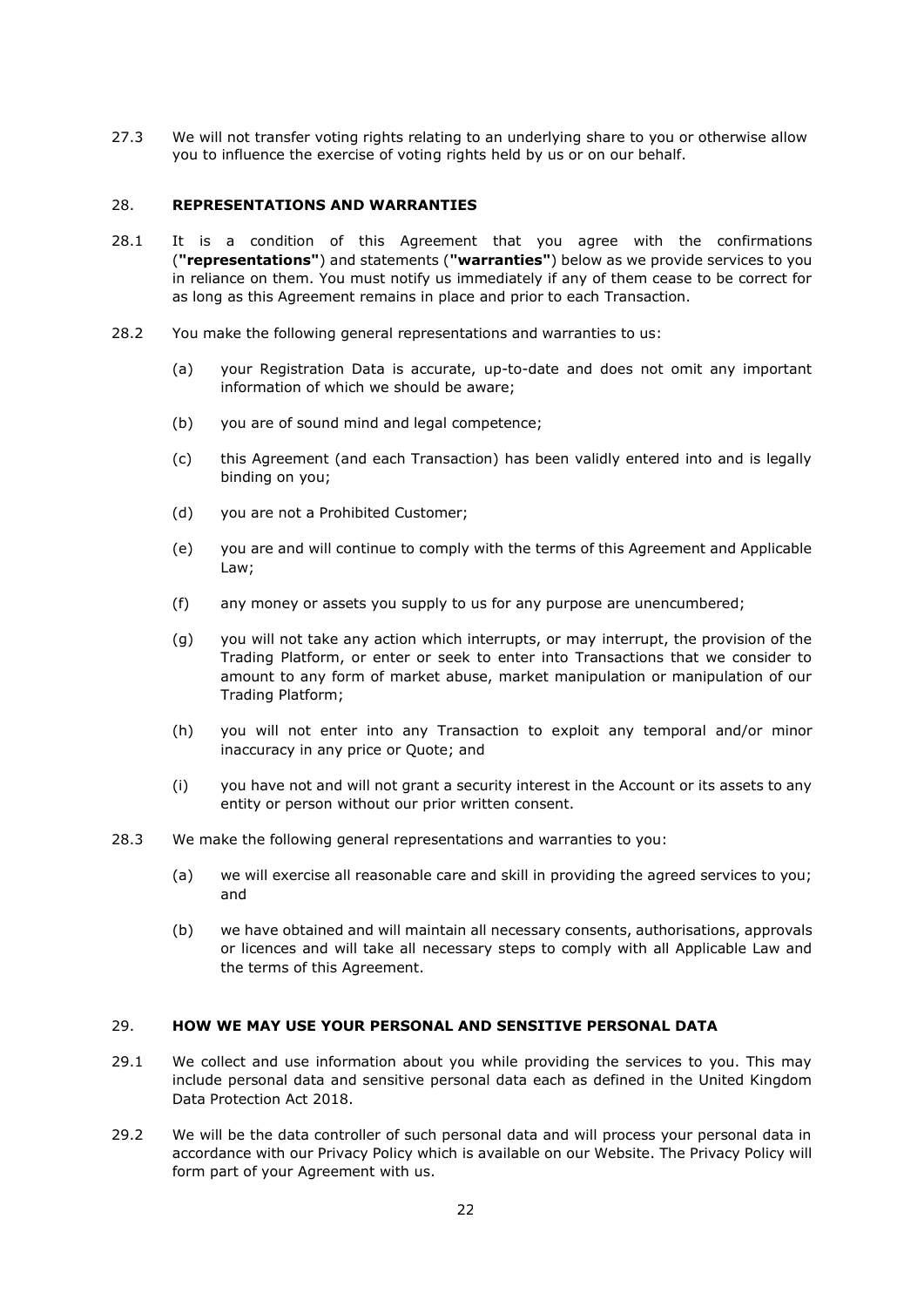- 29.3 You are entitled to receive information about the processing of personal data concerning you. We will, on your request or may on our own initiative, rectify any error detected. For more information about your rights and to control the way in which we use your personal data please review our Privacy Policy, which is available on our Website.
- 29.4 We may hold and retain information about you in order to comply with regulatory and legal obligations.
- 29.5 We may transmit your personal data to OANDA Related Entities and third parties in connection with our business (including, without limitation, such entities or persons located in countries without data protection safeguards that would be deemed adequate under UK standards), including, without limitation, for the purposes of:
	- (a) meeting obligations and disclosure requirements of any governmental entity or regulatory authority, brokers or other intermediaries or counterparties;
	- (b) managing and administering the relationship between you and us;
	- (c) complying with Applicable Law, including, without limitation, anti-money laundering and anti-terrorism laws and regulations and fighting crime;
	- (d) assigning or sub-contracting, procuring goods or services for, or outsourcing any part of the our normal business functions to third parties;
	- (e) monitoring our services, whether provided by ourselves or a third party; and
	- (f) communicating with credit reference and information agencies.
- 29.6 We may do anything or disclose any matters without notice to you which:
	- (a) we consider to be required by, or desirable in respect of, any Applicable Law, or requested by any competent government entity or regulatory authority; or
	- (b) are required to enable any service under this Agreement to be provided.
- 29.7 We may monitor and record all our communications with you without the use of a warning tone or other notification.
- 29.8 The client confidentiality obligations set out in this Agreement and in our Privacy Policy do not and will not apply to, and in respect of, any confidential information required to be disclosed (by us or you) pursuant to any Applicable Law, or the lawful request of any court of competent jurisdiction, government agency, or regulatory body, provided in each case you (or we) notify and consult with us (or you) in advance and as to the timing and content of such disclosure, except where Applicable Law prohibits us (or you) from doing so.

## 30. **OUR RIGHTS IN THE TRADING PLATFORM – INTELLECTUAL PROPERTY AND MARKET DATA**

- 30.1 We (or our licensors) own all the Intellectual Property Rights in the Trading Platform and all derivatives of the Trading Platform. We do not grant you any right or interest in the Trading Platform other than the licence granted in paragraph [17.1,](#page-13-0) and in accordance with the terms of that section.
- 30.2 You confirm that:
	- (a) you will not copy, record, translate or amend the whole or any part of the Trading Platform;
	- (b) you will not attempt to derive any source code for the Trading Platform;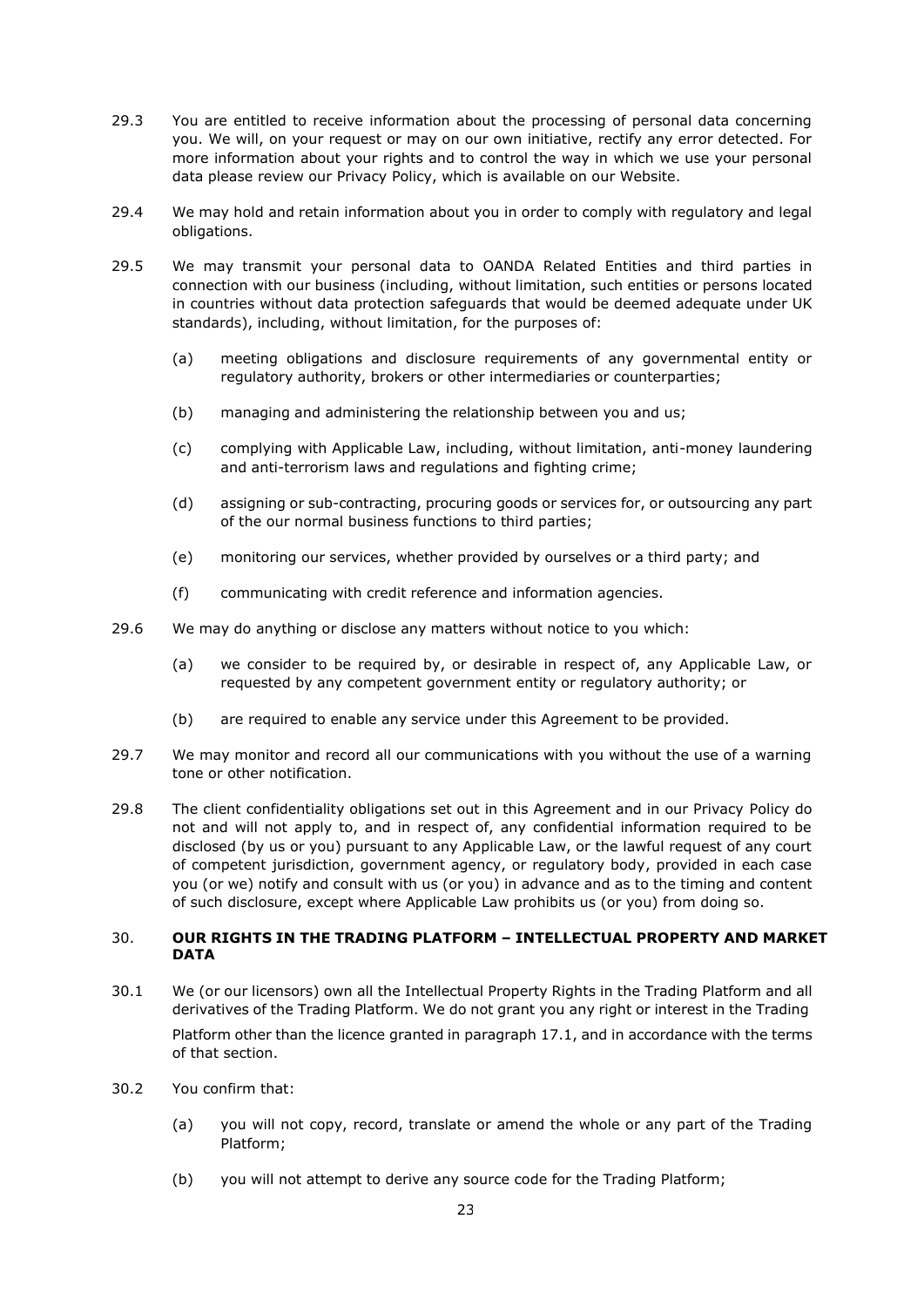- (c) you will use your best efforts to protect our Intellectual Property Rights from being infringed by you or any person acting on your behalf;
- (d) you will immediately notify us in writing if you become aware that the Trading platform is being used in a manner not authorised by this Agreement; and
- (e) you understand that we have a proprietary interest in all Market Data and that we reserve the right to disseminate or transmit such Market Data to any OANDA Related Entity, or to any third party with which we have a written agreement, provided that to the extent any such dissemination or transmission is made for commercial purposes, such Market Data shall have been aggregated and anonymized such that its dissemination or transmission does not identify that you are the specific source of such Market Data or other information.

### 31. **YOUR RIGHTS**

## **Reporting errors**

- 31.1 If you think your Transaction History is wrong or contains an error, or if you need more information about any Transaction listed in your Transaction History, we must hear from you no later than 30 days after the date on which the problem or error first appeared in your Transaction History. When you contact us you must:
	- (a) provide your name and account number; and
	- (b) describe the error, or Transaction you are unsure about, and explain as clearly as you can why you believe it is an error or why you need information.
- 31.2 If you provide this information orally, we may require that you send your complaint or question in writing within ten Business Days. We will determine whether an error occurred within ten Business Days after hearing from you and will correct any error promptly. If more time is needed, we may take up to 45 calendar days to investigate your complaint or question, although in extenuating circumstances we may take longer (in which case we will keep you fully informed). If we ask you to put your complaint or question in writing and we do not receive it within ten Business Days, we will conclude that the Transaction in question is correct and no error was reported. If we decide that there is no error, we will send you a written explanation.

# **Complaints**

31.3 We aim to provide you with the highest standard of service. However, we recognise that you may on occasion be dissatisfied with some parts of our service. If you would like to make a complaint about our service, you should email: **[ogmdisputes@oanda.com](mailto:ogmdisputes@oanda.com)** or write to: Compliance Department, OANDA Global Markets Limited, MCS BVI, Kingston Chambers, PO Box 173, Road Town, Tortola, British Virgin Islands. Details of our complaints handling procedures are available on our Website.

# 32. **ADJUSTMENTS AND TAKEOVERS**

- 32.1 If any Instrument becomes subject to possible adjustment as a result of a "corporate action" (as defined in paragraph 32.4) affecting a related Instrument, except for forward and reverse stock splits, we will in our sole discretion determine the appropriate cash adjustment, if any, to be made to or from your Account to account for the diluting or concentrating effect necessary to preserve the economic equivalence of the rights and obligations of the parties in relation to the related Position immediately prior to that corporate action or event.
- 32.2 In the event that a cash adjustment results in a negative balance on your account you will be liable for payment of any negative balance which will become immediately due and payable.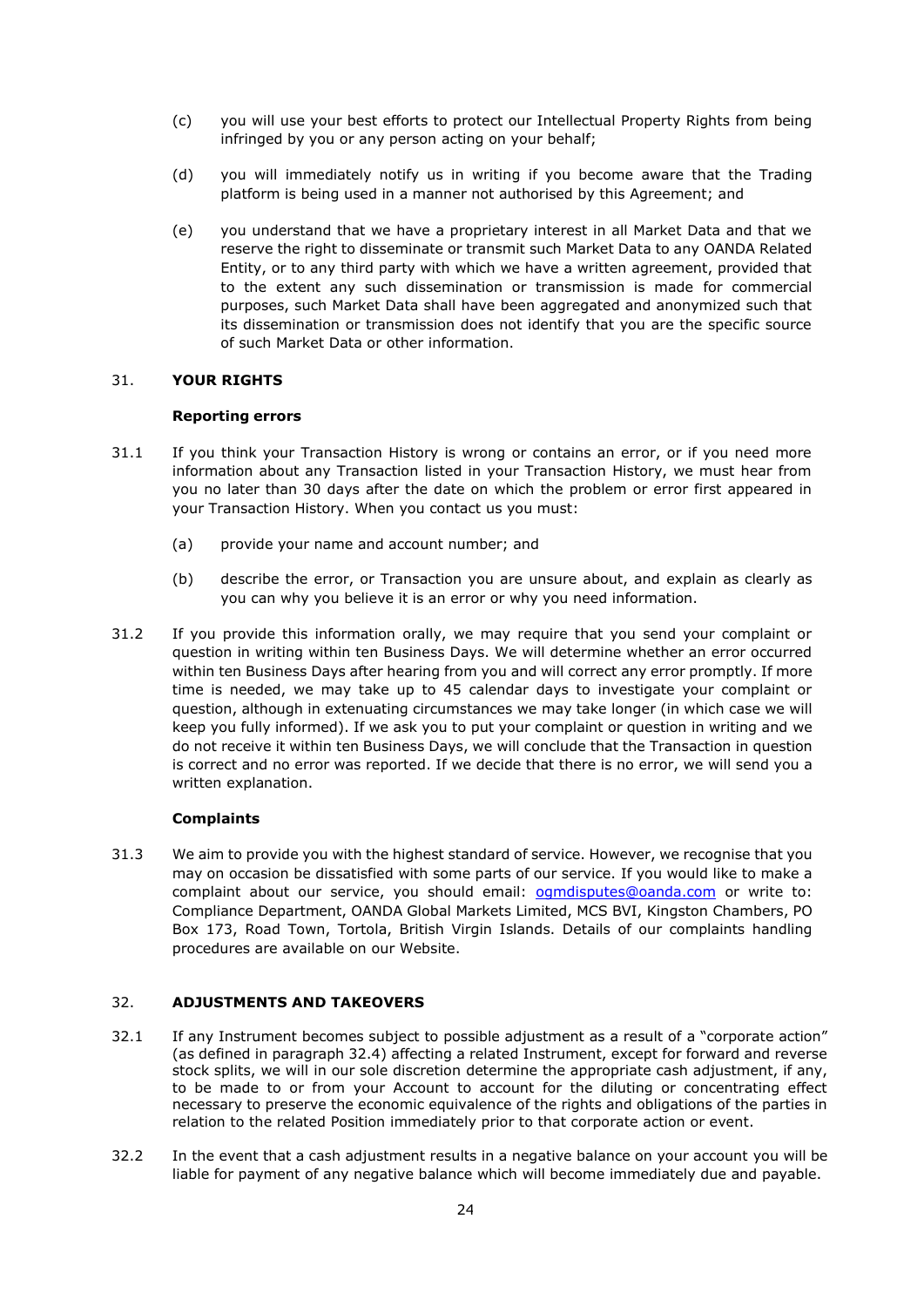- 32.3 In the event that a cash adjustment results in insufficient funds being available on your account to meet the Margin Requirement to maintain any open Positions, the open Positions may be subject to a Margin Closeout.
- 32.4 The events constituting a corporate action (as referenced in paragraph 32.1) include the declaration by the issuer of an Instrument (or, if the Instrument is itself a derivative, the issuer of the security underlying that Instrument) of the rules of any of the following:
	- (a) a subdivision, consolidation or reclassification of shares, a share buy-back or cancellation, or a free distribution of shares to existing shareholders by way of a bonus, capitalisation or similar issue;
	- (b) a distribution to existing holders of the underlying shares of additional shares, other share capital or securities granting the right to payment of dividends and/or proceeds of liquidation of the issuer equally proportionately with such payments to holders of the underlying shares, or securities, rights or warrants granting the right to a distribution of shares or to purchase, subscribe or receive shares, in any case for payment (in cash or otherwise) at less than the prevailing market price per share as determined by us;
	- (c) any other event in respect of the shares analogous to any of the above events or otherwise having a diluting or concentrating effect on the market value of the shares; or
	- (d) any event analogous to any of the foregoing events or otherwise having a diluting or concentrating effect on the market value of any Instrument not based on shares.
- 32.5 In the event of certain corporate actions, Pending Orders on the related Instrument may be cancelled. Details are available on our Website.
- 32.6 All cash adjustments will be determined reasonably and will be conclusive and binding upon you. We will inform you of all such cash adjustments via transaction comments on your Account.
- 32.7 Cash adjustments on Buy Positions will be net of any applicable taxes and charges, and on Sell Positions will be paid gross. Details are available on our Website.
- 32.8 Forward and reverse stock splits, whereby the issuer of an Instrument (or, if the Instrument is itself a derivative, the issuer of the security underlying that Instrument) increases and reduces, respectively, the number of shares in the market at a certain stated ratio based on the size of current holdings, are subject to the following actions:
	- a) Forward stock splits: for both Buy and Sell Positions, the size of your Position will be increased in accordance with the ratio, with any fractional element being passed as a cash adjustment to your Account.
	- b) Reverse stock splits: for both Buy and Sell Positions, the size of your Position will be reduced in accordance with the ratio, with any fractional element being passed as a cash adjustment to your Account.
- 32.9 If at any time a take-over or merger offer is made in respect of a company, then at any time prior to the closing date of such offer we may give notice to you of our intention to close a Position in respect of that company's securities. The date of such notice will be the closing date and the closing level will be such price as we notify to you. References to ''offer'', ''takeover'', "merger" and "closing date" in this provision have the meaning given to them in the UK City Code on Take-overs and Mergers, as amended from time to time. These expressions will, to the extent necessary, be applied by us (using our reasonable discretion) to analogous events on any non-UK stock exchange.
- 32.10 In the event that there is declared, or paid in respect of any Instrument, a special dividend or a dividend that is unusually large or payable by reference to an ex-dividend date that is unusually early or late (in each case, having regard to dividend payments in previous years in respect of that same Instrument), we may make an appropriate cash adjustment (including a retrospective adjustment) by debit or credit to your Account.
- 32.11 For more complex corporate actions or events we will inform, by email, holders of impacted Positions how their Positions will be affected and any associated cash adjustments.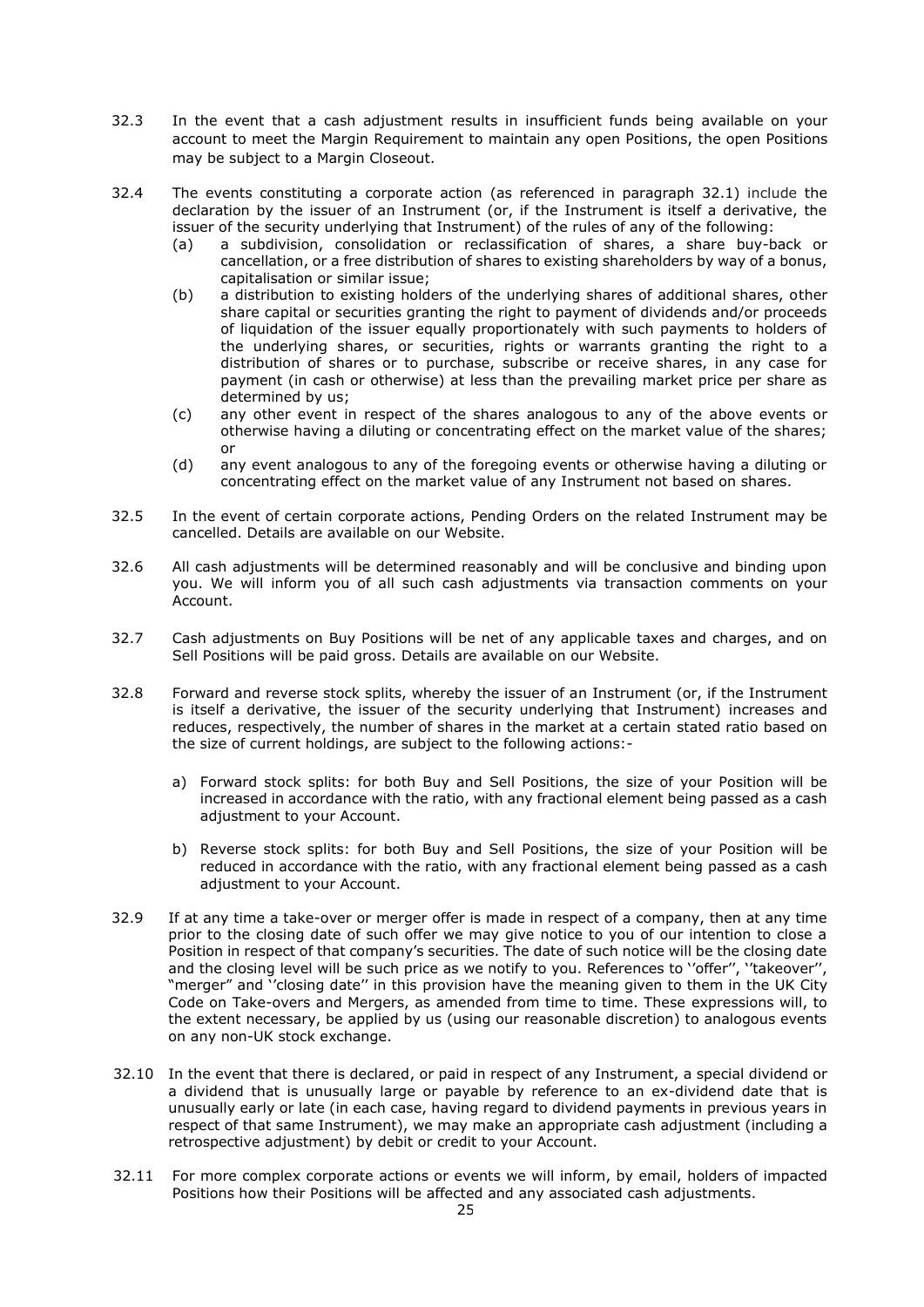32.12 Debit and credit cash adjustments to your Account, which will be made in your Base Currency, will be annotated with appropriate descriptions to show the impacted Position and type of adjustment that has been made. Details are available on our Website.

## 33. **SUSPENSION AND INSOLVENCY**

- 33.1 If at any time trading is suspended in any Instrument that forms the subject of a Position, the Position in question will also be suspended from trading. The value of the Position, unless revalued by us as set out in this paragraph, will be based on the price quoted by the relevant Exchange at the time of suspension.
- 33.2 Irrespective of any instructions given by you (including an instruction to close) or any Pending Orders given by you in place on your Account, a Position on a suspended Instrument will remain open but suspended until such time as either the suspension is (a) lifted or (b) the stock is delisted and can be settled accordingly.
	- (a) Upon the lifting of suspension and the recommencement of trading, any Orders that are attached to the Position that have been triggered on the next last price will be executed as soon as is reasonable in the circumstances, having regard to the liquidity in the underlying market and any hedging transactions that we may need to execute with a third party in order to hedge our exposure to you. Due to the potential volatility upon the recommencement of trading, we cannot guarantee that Pending Orders will be executed at the first available underlying price.
	- (b) Where the Position relates to the price of shares in a company that has been delisted from the underlying Exchange, gone into liquidation or otherwise become insolvent or has been dissolved, we will close your Position in accordance with paragraph 33.3.
- 33.3 If a company, whose shares represent all or part of the subject-matter of a Position, goes into liquidation or otherwise becomes insolvent, or is otherwise dissolved or de-listed by the underlying market by reason of the length of its suspension, the day on which the company goes into liquidation, or otherwise becomes insolvent, or is otherwise dissolved or de-listed will be the closure date of that Position. We will deal with your Position in the following manner, unless we are treated in an alternative manner by our liquidity provider, in which case such treatment as is reasonable will be applied to your affected Position:
	- (a) If you hold a Buy Position, the closing level of the Position will be zero. If a company makes a distribution to shareholders, an amount equalling the distribution will be credited to your Account.
	- (b) If you hold a Sell Position, the closing level of the Position will be zero. If a company makes a distribution to shareholders, an amount equalling the distribution will be debited from your Account. We reserve the right to require you to maintain Margin on this Position, which could be, for the avoidance of doubt, as much as the difference between the suspension price and zero.
- 33.4 Notwithstanding the above, if a company, whose shares represent all or part of the subjectmatter of a Position, is delisted from the exchange to which the Position relates, but at the time of delisting such company has not gone into liquidation or otherwise become insolvent, then we will take such action to the Position as is fair, taking into account the circumstances regarding the delisting and any hedging arrangements we have with our brokers. Examples of actions we may take include but are not limited to:
	- (a) closing the Position at a price that is based on our fair and reasonable assessment of the value of the underlying Instrument to which the Position relates;
	- (b) changing the Exchange to which the Position refers;
	- (c) closing the Position at zero, as per the above provision;
	- (d) maintaining the suspension of the Position until the company makes a distribution to shareholders of the underlying security, at which point if possible and taking into account our own hedging arrangements, we will reflect the distribution on your Position by way of a cash adjustment to your Account.
- 33.5 We reserve the right at all times during the term of a Position where the underlying Instrument is suspended to both:-

a) revalue such Position at such price and/ or to change the Margin rate, in both cases as is reasonable in the circumstances and to require payment of Margin accordingly; and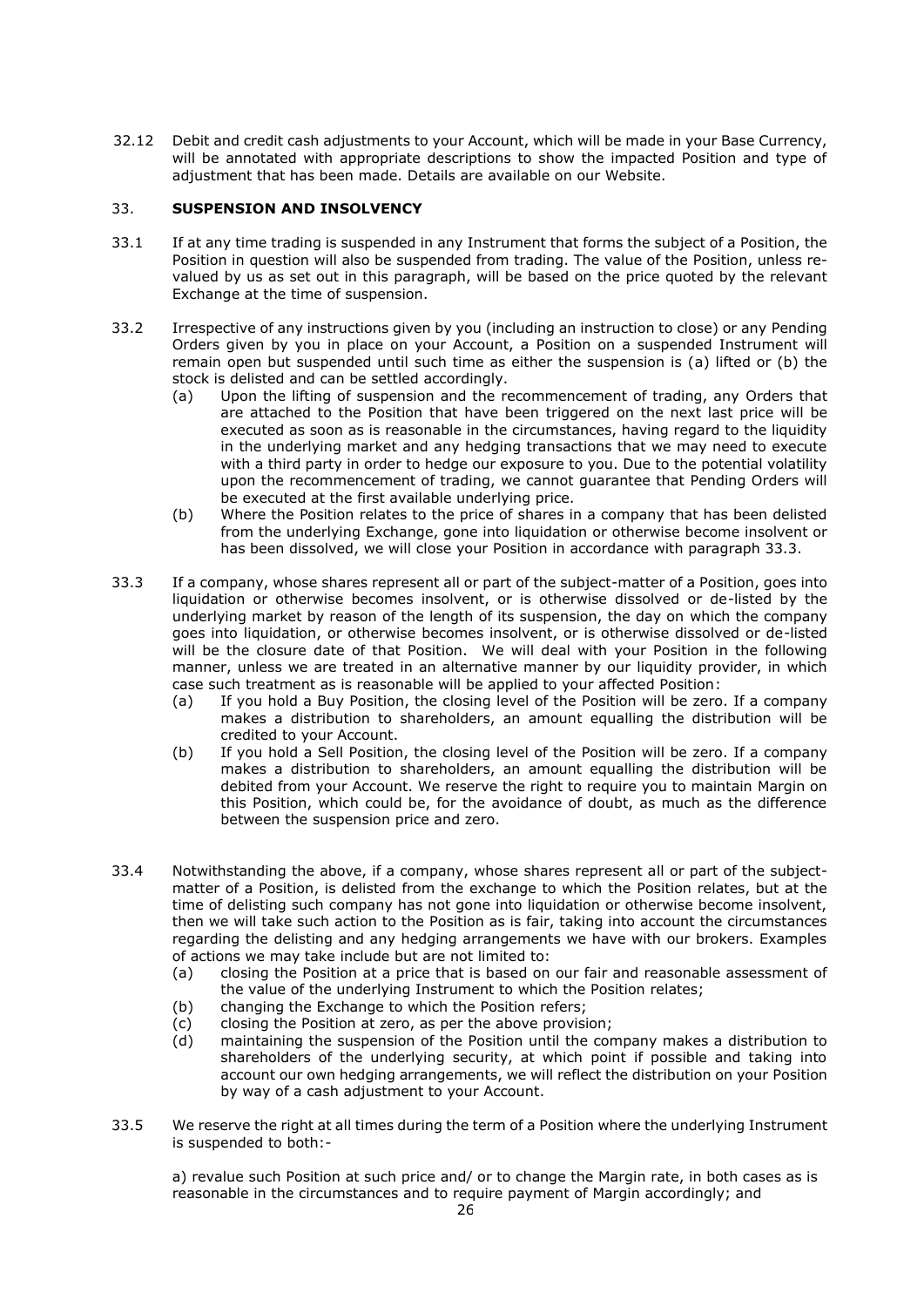b) cancel any Pending Orders on the related Instrument.

If the Position remains open until such time as the suspension is terminated, which, for the avoidance of doubt, can occur without warning or notice to us, any remaining Pending Orders that you may have given us with respect to that Position will be executed as soon as is reasonable in the circumstances. We cannot guarantee that a Pending Order will be executed at the first available underlying market price.

#### 34. **SHORT SELLING**

- 34.1 Funding Charges. In certain instances, short sales of share CFDs may be allowed depending on the underlying product, as well as regulatory restrictions, stock loan and borrow market conditions and other factors. When you hold a Sell Position (i.e., you are shorting a stock) you may incur a Funding Charge, as defined herein. For stocks that can be shorted in the underlying market, this funding charge will be the applicable rate in the underlying market from time to time plus a reasonable charge (the "Funding Charge"). If there is no underlying funding available in the stock, we may still allow you to place a sell Transaction against our overall long book exposure if we judge that we have sufficient customers who are long. In such a case, the cost of funding will be higher to reflect the lack of availability in the underlying market and we will be entitled to charge any rate that is not commercially unreasonable. Please note however, that Funding Charges relating to open Positions may vary with little or no notice as the underlying market rate changes and/or our overall book changes. To determine whether a Funding Charge applies to your Sell Position please refer to the information available on both the trading platform and on our Website.
- 34.2 Stock Call Back. We will be entitled to close your open Sell Position at the prevailing market price if our underlying short hedge is forcibly closed by our brokers or counterparty.
- 34.3 We will also be entitled to close your open Sell Position if we have hedged your Position internally and the makeup of our book alters with the result that we no longer have sufficient clients who are long to enable us to maintain such a hedge. It will be for us to judge in our absolute discretion whether any alteration in the makeup of our book has led to this result.

## 35. **TELEPHONE RECORDINGS**

You agree that we may record any telephone conversations between you and us and that any such recordings may be submitted in evidence in any proceedings relating to this Agreement or any Transaction.

#### 36. **NOTICES**

- 36.1 All notices given by us to you will be given by e-mail from an @oanda.com email address or by post to the address provided by you when applying for your Account or subsequently updated on your Account.
- 36.2 You can submit notices to us by email or post using the details in paragraph [2.](#page-1-0)
- <span id="page-26-0"></span>36.3 Communication will be considered to be received by us or you as follows:
	- (a) if hand delivered, upon delivery;
	- (b) if by email, on the next business day after transmission;
	- (c) if sent by overnight courier, upon receipt and a signature will be proof of delivery; and
	- (d) if sent by certified mail, the business day after the date of delivery indicated on the receipt issued by the relevant postal service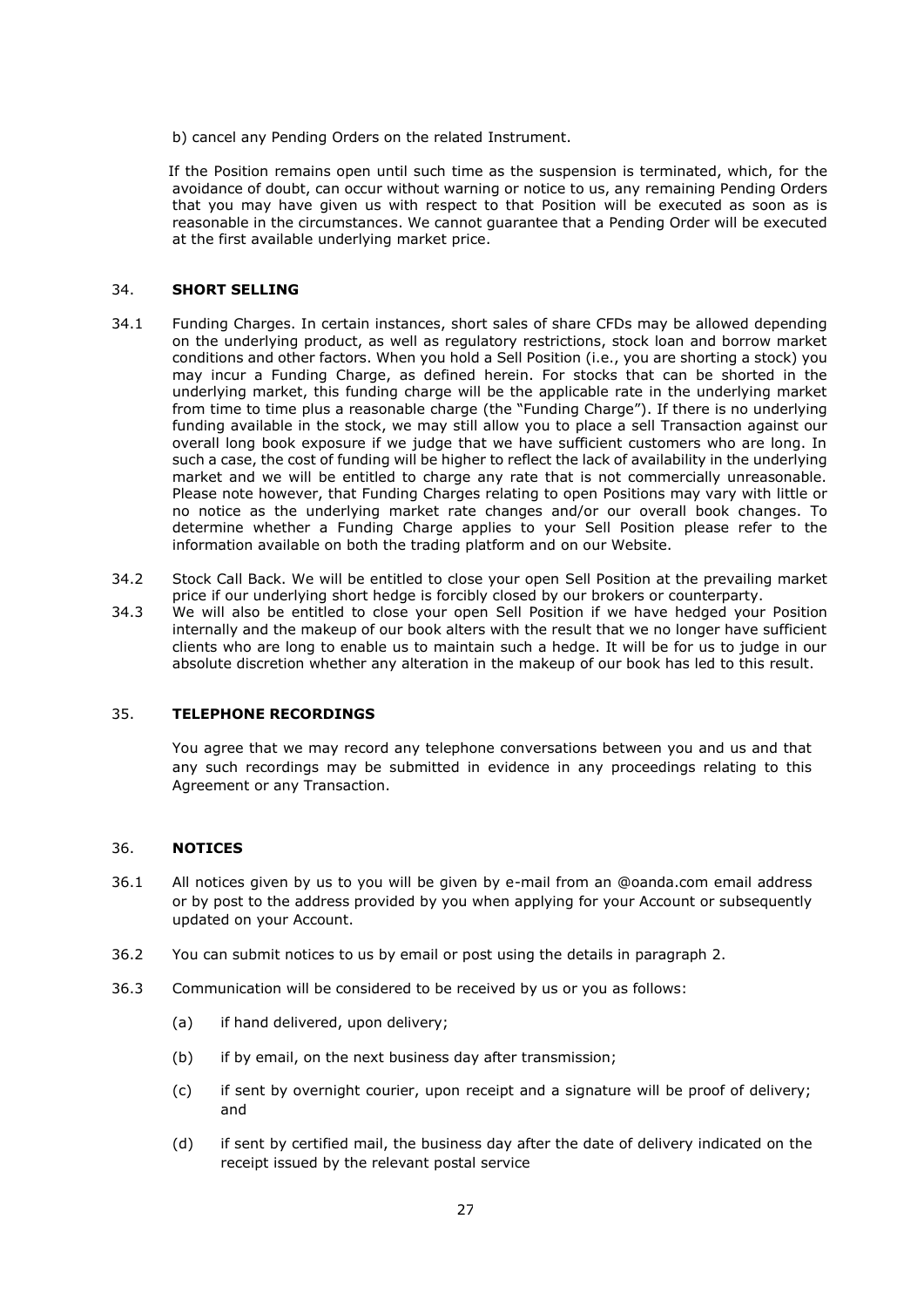# 37. **GENERAL LEGAL TERMS**

## **Exercising of Rights**

37.1 You must comply with the terms of this Agreement even if we do not insist that you do something you are required to do under this Agreement, or if we delay in taking steps against you for breach of this Agreement.

### **Action by Us**

37.2 We are entitled, at any time and without notice to you, to take or not take any action to ensure compliance with Applicable Law. If there is any conflict between the provisions of this Agreement and the Applicable Law, the Applicable Law shall prevail.

### **Severability**

37.3 If any court or relevant authority finds any part of this Agreement to be invalid or unenforceable, the remaining parts of this Agreement will remain in full force and effect.

## **Third Party Rights**

37.4 The Agreement is between you and us. Except as expressly provided elsewhere in the Agreement, nobody else shall have any rights to enforce any of its terms.

### **Governing Law and Jurisdiction**

37.5 The Agreement is governed by English law and the courts of England and Wales will have non-exclusive jurisdiction to settle any disputes.

| "Account"            | means your Account with us and comprises of your landing<br>account(s) and trading account(s) (for trading on the<br><b>Trading Platform)</b>                                                                                                                                             |
|----------------------|-------------------------------------------------------------------------------------------------------------------------------------------------------------------------------------------------------------------------------------------------------------------------------------------|
| "Account Adjustment" | means any debit or credit which we make to your Account, as<br>a result of, without limitation, any deposit or withdrawal of<br>funds, realised profits, realised losses, Service Charges,<br>Financing Costs (Financing charges of Financing credits), or<br><b>Invalid Transactions</b> |
| "Access Code"        | means your account number and the unique password you<br>use to access and use the Trading Platform                                                                                                                                                                                       |
| "Agreement"          | has the meaning given to it under paragraph 1.4                                                                                                                                                                                                                                           |
| "Applicable Law"     | means BVI Financial Services Commission rules or any other<br>rules of a relevant regulatory authority and all other<br>applicable laws, rules and regulations as in force from time<br>to time                                                                                           |
| "Authorised Person"  | means you or any of your authorised officers, partners,<br>principals or employees                                                                                                                                                                                                        |
| "Attorney"           | has the meaning given to it under paragraph 19 (Power of<br>Attorney)                                                                                                                                                                                                                     |
| "Base Currency"      | means the currency in which your trading account is<br>denominated                                                                                                                                                                                                                        |
| "Buy"                | means a Position that is opened by offering to buy a specific<br>quantity of a certain Instrument, and may also be referred to<br>as a "long" or "long Position" in our dealings with you, and<br>always concluded on and in accordance with the terms of the<br><b>Trading Platform</b>  |
| "Business Days"      | means any day other than a Saturday or Sunday or public<br>holiday where the banks are open for general commercial<br>business in Tortola, BVI                                                                                                                                            |

### **ANNEX 1 - DEFINITIONS**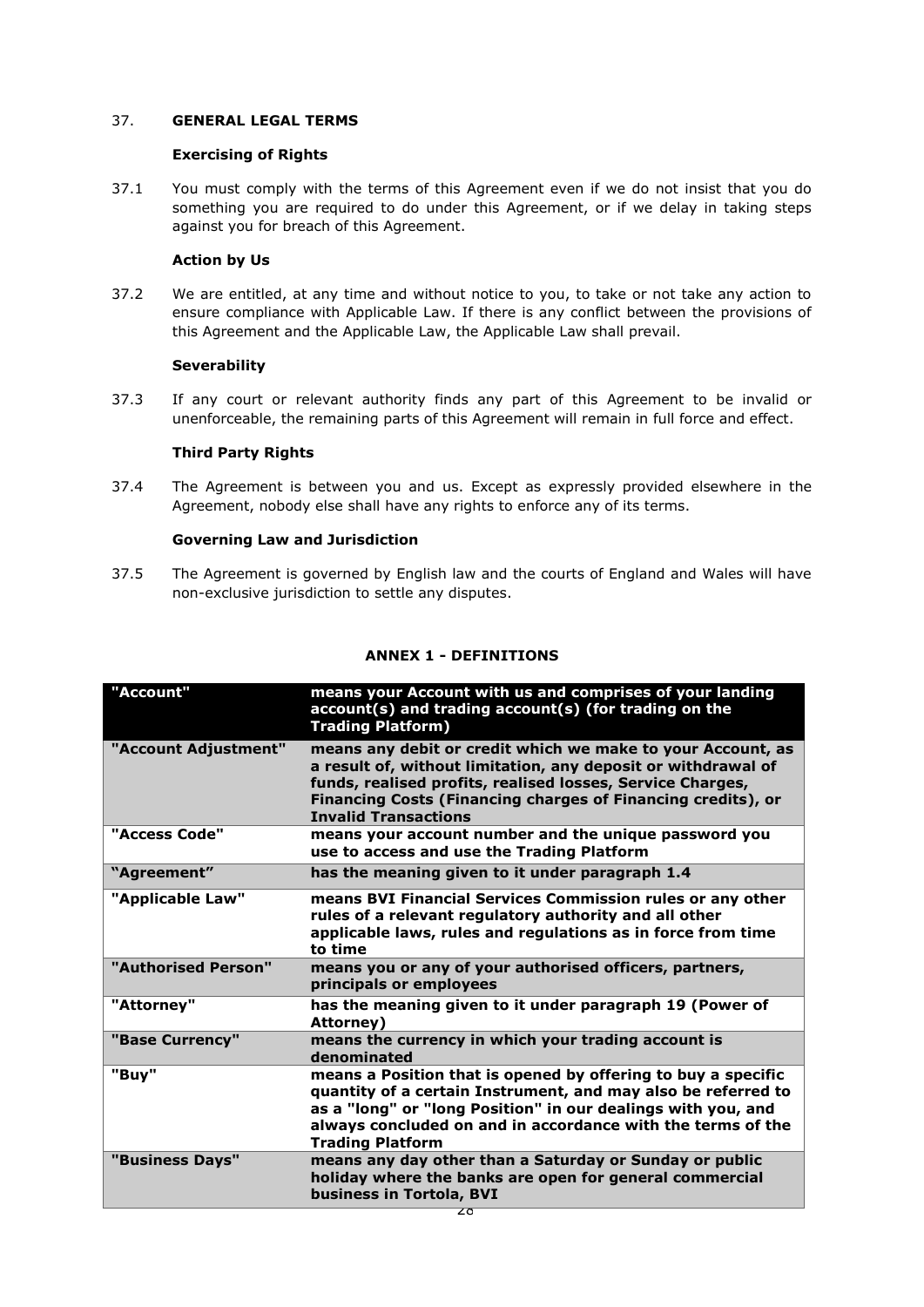| "CFD"                                                              | means a contract for difference, being a contract that you<br>enter into with us, for the Difference between the value of an<br>Instrument as specified on the Trading Platform at the time<br>of opening a Position, and the value of such Instrument at<br>the time of closing the Position                                                                                                                                                                                                                                |
|--------------------------------------------------------------------|------------------------------------------------------------------------------------------------------------------------------------------------------------------------------------------------------------------------------------------------------------------------------------------------------------------------------------------------------------------------------------------------------------------------------------------------------------------------------------------------------------------------------|
| "Client Money"                                                     | means money of any currency that we receive or hold for<br>you, or on your behalf, in the course of or in connection with,<br>the business contemplated by the Agreement other than<br>money which is due and payable by you to us or any third<br>party                                                                                                                                                                                                                                                                     |
| "Connected Account"                                                | means a customer Account which is related to other<br>customer Accounts by any one or more of the following<br>similar criteria: IP address; name, address; country of<br>registration; password; machine identity; remittance source                                                                                                                                                                                                                                                                                        |
| "Difference"                                                       | means the difference in price upon the opening of a Position<br>and the closing of such Position, plus or minus the spread, as<br>applicable                                                                                                                                                                                                                                                                                                                                                                                 |
| "Event of Default"                                                 | means any of the events set forth in paragraph 23.1                                                                                                                                                                                                                                                                                                                                                                                                                                                                          |
| "Exchange(s)"                                                      | means securities or futures exchanges, clearing houses, self-<br>regulatory organisations, multilateral trading facilities or<br>alternative trading systems for Instruments                                                                                                                                                                                                                                                                                                                                                 |
| "Exchange Market<br>Size"                                          | A number of shares that are traded on a recognised<br>exchange, that is treated as financially equivalent to the<br>exchange market size in transactions of the underlying share<br>as defined in the rules of the exchange                                                                                                                                                                                                                                                                                                  |
| "Financial Data"                                                   | means any financial and Market Data, price quotes, news,<br>analyst opinions, research reports, graphs or any other data<br>or information whatsoever available through the Trading<br><b>Platform</b>                                                                                                                                                                                                                                                                                                                       |
| "Force Majeure Event"                                              | has the meaning given to it under paragraph 26                                                                                                                                                                                                                                                                                                                                                                                                                                                                               |
| "Financing Cost"<br>("Financing Charge"<br>and "Financing Credit") | means either "Financing Charge" or "Financing Credit", and<br>reflects the cost of funding an open Position (in relation to<br>the margin utilised). The Financing Cost is calculated on a<br>per Position basis and may be a charge or a credit,<br>depending on whether the Position is a buy/long Position or<br>a sell/short Position, and the impact of our admin fee. Does<br>not apply to 'Swap Free' Accounts                                                                                                        |
| "Instrument"                                                       | means any stocks, shares, commodities, base or precious<br>metals, exchange rates, indices, or other financial<br>instruments or security, which form the underlying<br>Instruments of the Products offered through the Trading<br><b>Platform</b>                                                                                                                                                                                                                                                                           |
| "Intellectual Property<br><b>Rights"</b>                           | means patents, trademarks, service marks, logos, get-up,<br>trade names, internet domain names, rights in designs,<br>copyright (including rights in computer Software), database<br>rights, semi- conductor topography rights, utility models,<br>rights in know-how and other intellectual property rights, in<br>each case whether registered or unregistered and including<br>applications for registration, and all other rights or forms of<br>protection having equivalent or similar effect anywhere in<br>the world |
| "Invalid Transaction"                                              | means any Trade which we reasonably determine was<br>executed:<br>using an erroneous or otherwise incorrect price;<br>in violation of any Applicable Law;<br>to exploit any temporal and/or minor inaccuracy in, and/or<br>any delay in the display of, any price;<br>as a result of, or to take advantage of, any operator error or<br>error in the Trading Platform Software; or<br>in violation of any of our rules or regulations published on<br>our Website                                                            |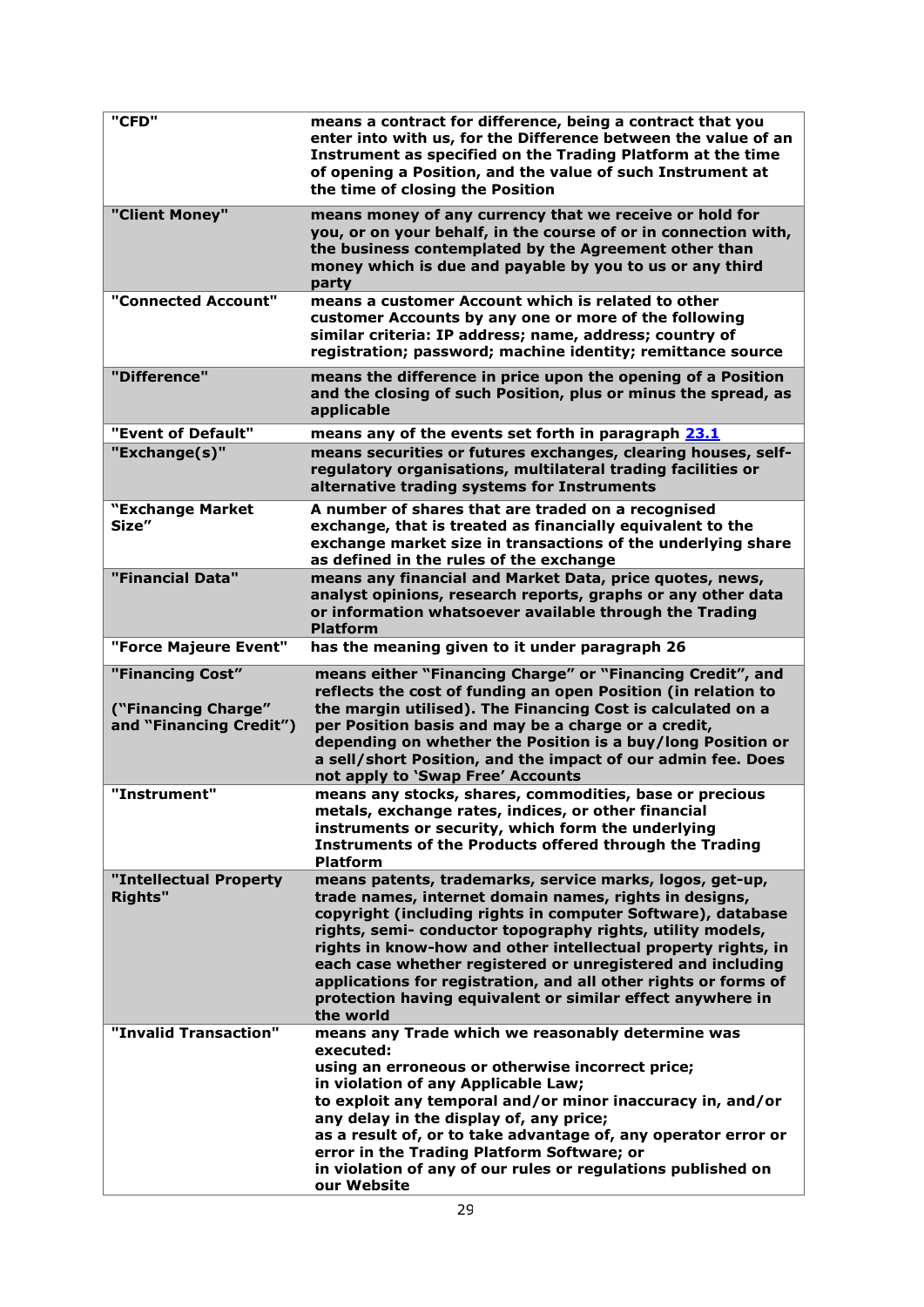| "Manifest Error"                        | means any error that we reasonably believe to be obvious or<br>palpable, including without limitation, offers to execute<br>Transactions for exaggerated volumes of Instruments or at<br>manifestly incorrect market price quotes or prices at a clear<br>loss                                                                                                          |
|-----------------------------------------|-------------------------------------------------------------------------------------------------------------------------------------------------------------------------------------------------------------------------------------------------------------------------------------------------------------------------------------------------------------------------|
| "Margin"                                | means the minimum amount of available money needed on<br>your trading account in order to execute a Transaction, as<br>specified on the Trading Platform from time to time for each<br>specific Instrument                                                                                                                                                              |
| "Margin Call"                           | has the meaning given to it under paragraph 9.5                                                                                                                                                                                                                                                                                                                         |
| "Margin Closeout"                       | means the automatic closing of all your Open Positions by<br>the Trading Platform, which occurs when the amount in your<br>trading account does not meet the Margin Requirement                                                                                                                                                                                         |
| "Market Abuse"                          | unlawful behaviour in financial markets including insider<br>dealing, unlawful disclosure of inside information and<br>market manipulation                                                                                                                                                                                                                              |
| "Market Data"                           | means any information entered into and/or created or<br>displayed on the Trading Platform, including without<br>limitation price, size, date and time of entry of each Order<br>submitted to the Trading Platform, date and time of<br>execution of each Transaction executed on the Trading<br>Platform, and any information that can be derived from the<br>foregoing |
| "Market Order"                          | has the meaning given to it under paragraph 11                                                                                                                                                                                                                                                                                                                          |
| "Margin Requirement"                    | has the meaning given to it under paragraph 9.3                                                                                                                                                                                                                                                                                                                         |
| "Normal Market Size"                    | means the maximum number of units of an Instrument that<br>we believe an Exchange trading in such an Instrument can<br>comfortably handle, having regard, if appropriate, to the<br>normal market size set by such an Exchange or any other<br>equivalent or analogous level set by the Exchange on which<br>the Instrument is traded                                   |
| "OANDA Group"                           | means OANDA Global Markets Limited together with all<br><b>OANDA Related Entities</b>                                                                                                                                                                                                                                                                                   |
| "OANDA Related<br>Entity"               | means a legal entity that at any time directly or indirectly<br>controls or is controlled by or is under common control with<br><b>OANDA Global Markets Limited</b>                                                                                                                                                                                                     |
| "Order"                                 | means a Market Order or a Pending Order                                                                                                                                                                                                                                                                                                                                 |
| "Pending Order"                         | has the meaning given to it under paragraph 11                                                                                                                                                                                                                                                                                                                          |
| "Position" or "Open<br><b>Position"</b> | means your Position in relation to any of our Products<br>currently open on your Account                                                                                                                                                                                                                                                                                |
| "Privacy Policy"                        | means our privacy policy which can be found on our Website                                                                                                                                                                                                                                                                                                              |
| "Product"                               | means any type of CFD offered for trading on the Trading<br><b>Platform</b>                                                                                                                                                                                                                                                                                             |
| "Prohibited Customer"                   | means a person or entity who is subject to any sanctions or a<br>person to whom we are legally prohibited from providing our<br>services                                                                                                                                                                                                                                |
| "Registration Data"                     | has the meaning given to it under paragraph 8.8                                                                                                                                                                                                                                                                                                                         |
| "Scalping"                              | means a trading strategy based on the premise that the<br>client opens a larger than average number of Positions and<br>closes them usually within a two minute timeframe in order<br>to accumulate quick profits from small price changes                                                                                                                              |
| "Sell"                                  | means a Position that is opened by offering to sell a specific<br>quantity of a certain Instrument, and may also be referred to<br>as a "short" or "short Position" in our dealings with you, and<br>always concluded on and in accordance with the terms of the<br><b>Trading</b><br><b>Platform</b>                                                                   |